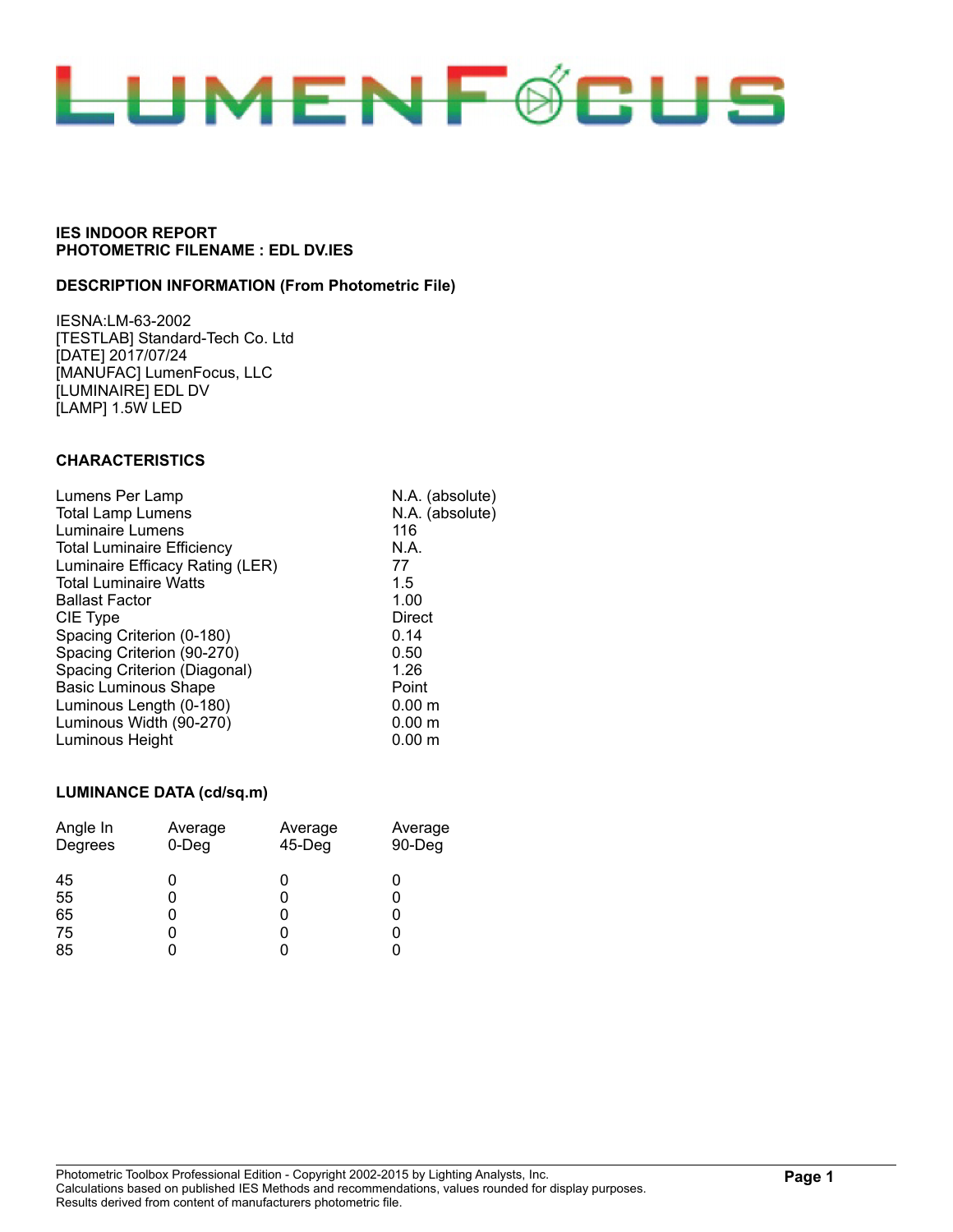### **CANDELA TABULATION**

|          | 0.0              | 22.5             | 45.0             | 67.5             | 90.0             | 112.5            | 135.0            | 157.5            | 180.0            | 202.5            |
|----------|------------------|------------------|------------------|------------------|------------------|------------------|------------------|------------------|------------------|------------------|
| 0        | 70.084           | 70.084           | 70.084           | 70.084           | 70.084           | 70.084           | 70.084           | 70.084           | 70.084           | 70.084           |
| 1        | 60.460           | 58.546           | 59.851           | 64.027           | 70.116           | 73.683           | 74.292           | 71.943           | 68.811           | 66.724           |
| 2        | 48.716           | 43.757           | 45.932           | 50.630           | 63.418           | 73.596           | 73.857           | 63.766           | 58.198           | 54.110           |
| 3        | 40.887           | 37.929           | 40.800           | 42.540           | 50.456           | 66.028           | 65.680           | 53.588           | 50.543           | 41.322           |
| 4        | 32.100           | 32.361           | 36.711           | 39.147           | 45.410           | 62.113           | 61.678           | 49.325           | 40.974           | 32.448           |
| 5        | 28.534           | 31.752           | 36.537           | 35.493           | 46.193           | 61.243           | 58.372           | 38.712           | 32.796           | 26.707           |
| 6        | 28.447           | 30.013           | 37.581           | 32.535           | 47.585           | 58.894           | 61.504           | 29.317           | 27.925           | 26.011           |
| 7        | 30.969           | 34.710           | 36.798           | 31.839           | 46.106           | 57.589           | 58.546           | 27.490           | 26.011           | 28.012           |
| 8        | 31.752           | 39.408           | 36.537           | 38.277           | 48.368           | 61.069           | 50.978           | 28.012           | 26.185           | 34.362           |
| 9        | 32.796           | 38.451           | 35.232           | 39.234           | 48.455           | 65.071           | 49.934           | 28.012           | 29.230           | 38.277           |
| 10       | 33.579           | 37.494           | 32.622           | 37.059           | 43.757           | 67.246           | 48.890           | 27.403           | 33.231           | 39.321           |
| 11       | 34.971           | 35.319           | 31.056           | 36.276           | 44.453           | 65.332           | 47.846           | 27.577           | 36.102           | 37.581           |
| 12       | 33.753           | 35.754           | 32.622           | 34.884           | 44.279           | 62.287           | 44.453           | 29.665           | 38.103           | 35.319           |
| 13       | 32.709           | 37.146           | 36.711           | 35.841           | 39.930           | 65.332           | 41.409           | 34.101           | 39.495           | 36.102           |
| 14       | 30.969           | 37.668           | 40.452           | 41.496           | 37.755           | 68.028           | 38.538           | 40.713           | 37.320           | 40.017           |
| 15       | 29.839           | 40.887           | 38.364           | 45.410           | 37.755           | 66.898           | 37.842           | 46.106           | 38.712           | 43.148           |
| 16       | 32.709           | 48.281           | 32.796           | 41.148           | 37.407           | 64.984           | 37.668           | 43.583           | 42.366           | 43.062           |
| 17       | 41.061           | 50.891           | 33.405           | 40.452           | 34.188           | 63.418           | 35.406           | 40.017           | 51.152           | 52.631           |
| 18       | 57.415           | 55.241           | 41.496           | 39.843           | 35.319           | 62.200           | 34.449           | 36.885           | 58.894           | 63.592           |
| 19       | 70.812           | 52.631           | 59.242           | 37.929           | 36.711           | 63.070           | 35.754           | 35.667           | 60.373           | 63.244           |
| 20       | 71.247           | 54.545           | 68.724           | 36.885           | 34.449           | 61.852           | 37.842           | 36.624           | 57.676           | 60.199           |
| 21       | 67.854           | 50.978           | 64.984           | 38.103           | 32.274           | 57.067           | 38.190           | 41.322           | 57.937           | 56.545           |
| 22       | 60.373           | 43.844           | 63.505           | 49.673           | 31.230           | 53.240           | 36.711           | 47.846           | 51.065           | 50.804           |
| 23       | 44.888           | 40.104           | 58.372           | 60.982           | 32.187           | 55.414           | 36.450           | 55.241           | 46.541           | 41.061           |
| 24       | 33.231           | 33.579           | 44.627           | 67.420           | 38.103           | 58.024           | 35.580           | 63.505           | 41.148           | 33.579           |
| 25       | 30.187           | 31.056           | 38.103           | 68.811           | 33.057           | 55.762           | 34.797           | 67.072           | 36.624           | 31.317           |
| 26       | 27.751           | 27.664           | 33.666           | 65.941           | 30.882           | 49.325           | 33.231           | 66.028           | 34.623           | 31.491           |
| 27       | 27.403           | 27.664           | 33.666           | 60.634           | 34.884           | 53.240           | 32.970           | 53.066           | 33.318           | 31.665           |
| 28       | 27.403           | 29.839           | 32.970           | 54.632           | 36.711           | 60.634           | 33.318           | 39.321           | 32.970           |                  |
|          |                  |                  | 32.187           |                  |                  |                  |                  |                  |                  | 31.839           |
| 29       | 28.534<br>29.143 | 31.404<br>32.535 | 32.274           | 48.455<br>49.586 | 36.189<br>35.667 | 64.723<br>63.592 | 35.406<br>40.626 | 33.405<br>30.100 | 32.535<br>31.491 | 32.100<br>33.927 |
| 30       | 32.100           | 37.755           | 30.969           | 43.931           | 35.754           | 58.720           | 40.713           | 28.882           | 31.752           | 34.101           |
| 31       | 33.492           | 39.321           | 30.709           | 38.799           | 36.624           | 64.288           | 34.101           | 27.838           | 30.535           | 30.448           |
| 32       |                  | 42.714           | 28.273           | 34.884           | 32.883           | 70.725           |                  | 28.708           |                  | 32.883           |
| 33       | 32.013           | 52.805           |                  |                  |                  |                  | 33.840           | 30.448           | 28.969           | 42.366           |
| 34       | 34.971           |                  | 27.925           | 32.622<br>31.056 | 31.665           | 65.854           | 36.624<br>37.929 |                  | 29.143           |                  |
| 35       | 42.453           | 54.806           | 29.317           |                  | 32.187<br>33.492 | 55.328<br>59.155 |                  | 30.274           | 32.448           | 47.759           |
| 36       | 48.281<br>53.588 | 54.719           | 41.496<br>48.716 | 31.404<br>32.013 |                  |                  | 41.322           | 29.143           | 49.412           | 57.415           |
| 37<br>38 |                  | 51.587           |                  |                  | 35.928           | 60.025<br>53.327 | 51.587           | 29.404           | 64.897           | 55.241<br>42.279 |
|          | 52.457           | 42.801           | 52.631           | 31.491           | 37.494           |                  | 50.108           | 31.404           | 58.894           |                  |
| 39       | 45.236           | 37.059           | 50.717           | 29.665           | 40.713           | 51.500           | 49.673           | 31.491           | 45.323           | 30.709           |
| 40       | 34.710           | 29.056           | 44.279           | 26.881           | 42.714           | 50.717           | 56.545           | 30.969           | 36.798           | 25.228           |
| 41       | 31.578           | 22.879           | 35.841           | 27.403           | 42.627           | 49.412           | 55.849           | 26.881           | 25.837           | 23.575           |
| 42       | 28.099           | 22.096           | 28.012           | 29.752           | 46.889           | 53.849           | 51.239           | 25.315           | 22.966           | 23.053           |
| 43       | 23.836           | 23.227           | 24.880           | 30.535           | 48.107           | 47.672           | 53.414           | 27.664           | 22.879           | 22.618           |
| 44       | 22.879           | 24.184           | 24.532           | 30.274           | 46.454           | 42.279           | 51.674           | 35.841           | 23.227           | 23.314           |
| 45       | 21.400           | 25.054           | 24.967           | 33.840           | 50.717           | 43.670           | 47.150           | 43.757           | 23.923           | 24.097           |
| 46       | 21.400           | 25.750           | 23.488           | 38.364           | 43.409           | 41.496           | 40.365           | 54.023           | 23.923           | 24.706           |
| 47       | 21.400           | 28.882           | 24.010           | 40.104           | 39.234           | 42.366           | 36.189           | 59.155           | 22.444           | 27.055           |
| 48       | 21.139           | 40.800           | 22.096           | 42.018           | 40.626           | 42.453           | 31.230           | 53.936           | 22.618           | 36.885           |
| 49       | 23.923           | 47.411           | 22.618           | 43.931           | 40.104           | 38.886           | 28.186           | 43.844           | 24.619           | 48.716           |
| 50       | 32.274           | 46.106           | 24.097           | 39.408           | 39.930           | 37.929           | 26.968           | 28.273           | 30.622           | 48.629           |
| 51       | 39.147           | 40.539           | 32.187           | 36.015           | 39.147           | 37.929           | 21.922           | 21.313           | 38.625           | 44.627           |
| 52       | 42.627           | 31.665           | 39.930           | 33.057           | 33.405           | 35.928           | 21.139           | 17.660           | 40.887           | 33.666           |
| 53       | 42.366           | 24.967           | 44.366           | 26.707           | 30.448           | 32.622           | 21.574           | 16.442           | 40.974           | 24.184           |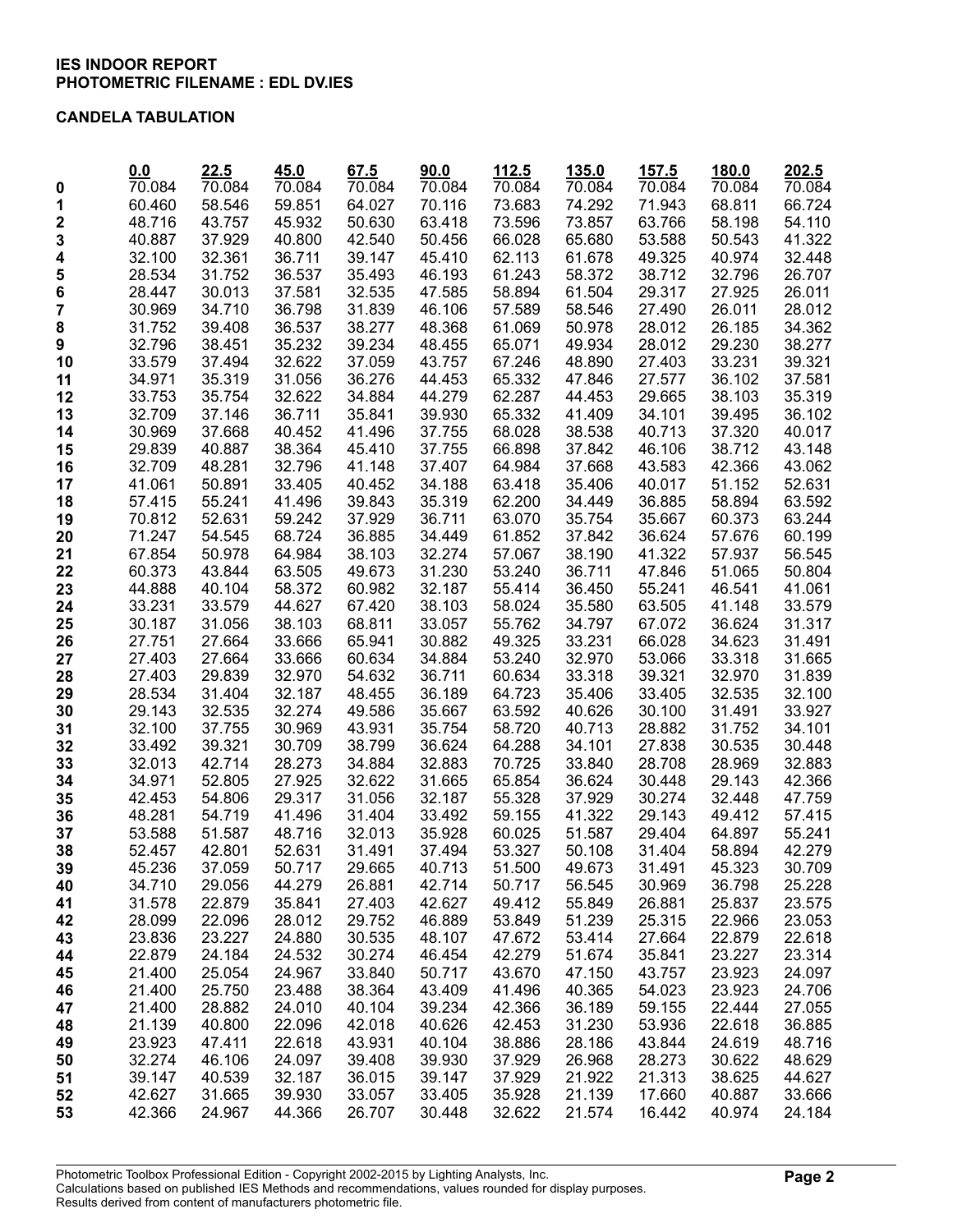| 54       | 40.887         | 20.878         | 39.756         | 24.358         | 25.141         | 30.187           | 19.747         | 16.442         | 37.581         | 20.878         |
|----------|----------------|----------------|----------------|----------------|----------------|------------------|----------------|----------------|----------------|----------------|
| 55       | 24.184         | 19.399         | 31.839         | 19.486         | 20.878         | 28.882           | 17.486         | 16.007         | 30.709         | 18.616         |
| 56       | 14.354         | 18.877         | 25.402         | 16.616         | 18.790         | 24.967           | 15.746         | 14.789         | 18.008         | 18.008         |
| 57       | 10.961         | 15.746         | 18.529         | 14.615         | 16.442         | 22.618           | 14.354         | 14.093         | 14.354         | 17.225         |
| 58       | 10.439         | 15.311         | 12.440         | 13.832         | 14.180         | 21.313           | 14.354         | 15.224         | 10.961         | 16.964         |
| 59       | 8.090          | 13.571         | 10.352         | 11.657         | 13.397         | 18.616           | 11.048         | 14.441         | 10.091         | 13.745         |
| 60       | 6.872          | 7.046          | 8.177          | 11.222         | 11.048         | 17.660           | 11.135         | 11.483         | 7.829          | 7.568          |
| 61       | 4.176          | 4.002          | 6.003          | 11.135         | 7.568          | 16.181           | 9.830          | 8.177          | 7.394          | 3.915          |
| 62       | 3.045          | 3.567          | 4.350          | 8.177<br>6.003 | 7.046          | 15.920<br>13.049 | 7.655          | 6.611          | 4.611<br>3.393 | 3.393          |
| 63       | 2.784          | 3.132          | 3.654          |                | 6.872          |                  | 7.568          | 6.090          |                | 3.219          |
| 64       | 2.610          | 2.871          | 3.219          | 4.872          | 5.742          | 10.613           | 6.611          | 6.698          | 3.132          | 3.045          |
| 65       | 2.523<br>2.349 | 2.697          | 3.045<br>2.871 | 5.046          | 5.568          | 8.177            | 6.263          | 5.916          | 2.958          | 2.958          |
| 66       |                | 2.610<br>2.523 |                | 5.046<br>3.219 | 5.307<br>3.741 | 6.872            | 5.394          | 3.567<br>2.871 | 2.784          | 2.871<br>2.697 |
| 67       | 2.262<br>2.175 | 2.436          | 2.697<br>2.697 | 2.871          | 3.306          | 4.611<br>3.045   | 4.350<br>3.915 | 2.784          | 2.610<br>2.610 | 2.610          |
| 68<br>69 | 2.088          | 2.436          | 2.523          | 2.784          | 3.045          | 2.697            | 3.219          | 2.610          | 2.436          | 2.610          |
| 70       | 2.001          | 2.349          | 2.349          | 2.610          | 2.871          | 2.523            | 2.784          | 2.436          | 2.349          | 2.610          |
| 71       | 1.827          | 2.262          | 2.349          | 2.436          | 2.697          | 2.436            | 2.523          | 2.262          | 2.349          | 2.436          |
| 72       | 1.827          | 2.175          | 2.175          | 2.349          | 2.523          | 2.349            | 2.523          | 2.175          | 2.262          | 2.349          |
| 73       | 1.653          | 2.088          | 2.175          | 2.349          | 2.349          | 2.088            | 2.349          | 2.088          | 2.175          | 2.349          |
| 74       | 1.653          | 2.088          | 2.001          | 2.088          | 2.175          | 2.001            | 2.088          | 2.001          | 2.088          | 2.349          |
| 75       | 1.566          | 2.001          | 1.914          | 2.088          | 2.088          | 1.827            | 2.001          | 1.914          | 2.001          | 2.088          |
| 76       | 1.479          | 1.827          | 1.827          | 1.914          | 1.914          | 1.740            | 1.914          | 1.740          | 1.914          | 2.001          |
| 77       | 1.392          | 1.740          | 1.740          | 1.827          | 1.740          | 1.653            | 1.740          | 1.653          | 1.827          | 1.914          |
| 78       | 1.305          | 1.653          | 1.740          | 1.740          | 1.566          | 1.479            | 1.653          | 1.653          | 1.740          | 1.740          |
| 79       | 1.131          | 1.479          | 1.653          | 1.566          | 1.566          | 1.392            | 1.566          | 1.479          | 1.566          | 1.653          |
| 80       | 1.044          | 1.305          | 1.479          | 1.479          | 1.392          | 1.218            | 1.392          | 1.305          | 1.479          | 1.566          |
| 81       | 0.957          | 1.218          | 1.392          | 1.305          | 1.305          | 1.131            | 1.305          | 1.305          | 1.392          | 1.305          |
| 82       | 0.783          | 1.044          | 1.218          | 1.305          | 1.218          | 1.131            | 1.131          | 1.131          | 1.305          | 1.218          |
| 83       | 0.783          | 0.957          | 1.131          | 1.131          | 1.044          | 0.957            | 1.131          | 0.957          | 1.131          | 1.044          |
| 84       | 0.696          | 0.783          | 0.957          | 0.957          | 0.957          | 0.870            | 0.957          | 0.957          | 0.957          | 0.957          |
| 85       | 0.609          | 0.696          | 0.783          | 0.957          | 0.870          | 0.870            | 0.783          | 0.783          | 0.870          | 0.870          |
| 86       | 0.522          | 0.609          | 0.696          | 0.783          | 0.783          | 0.696            | 0.783          | 0.696          | 0.783          | 0.783          |
| 87       | 0.435          | 0.609          | 0.609          | 0.696          | 0.609          | 0.609            | 0.609          | 0.609          | 0.696          | 0.696          |
| 88       | 0.348          | 0.435          | 0.435          | 0.522          | 0.609          | 0.522            | 0.522          | 0.522          | 0.522          | 0.522          |
| 89       | 0.261          | 0.348          | 0.435          | 0.435          | 0.435          | 0.522            | 0.522          | 0.435          | 0.435          | 0.435          |
| 90       | 0.261          | 0.261          | 0.261          | 0.435          | 0.348          | 0.435            | 0.348          | 0.348          | 0.348          | 0.348          |
| 91       | 0.261          | 0.174          | 0.261          | 0.348          | 0.348          | 0.348            | 0.435          | 0.348          | 0.261          | 0.348          |
| 92       | 0.087          | 0.174          | 0.174          | 0.261          | 0.261          | 0.261            | 0.174          | 0.261          | 0.174          | 0.261          |
| 93       | 0.087          | 0.087          | 0.087          | 0.174          | 0.174          | 0.174            | 0.087          | 0.174          | 0.174          | 0.174          |
| 94       | 0.000          | 0.000          | 0.087          | 0.000          | 0.000          | 0.087            | 0.087          | 0.087          | 0.087          | 0.087          |
| 95       | 0.000          | 0.000          | 0.000          | 0.000          | 0.087          | 0.087            | 0.087          | 0.174          | 0.000          | 0.087          |
| 96       | 0.000          | 0.000          | 0.000          | 0.000          | 0.087          | 0.087            | 0.087          | 0.087          | 0.174          | 0.174          |
| 97       | 0.000          | 0.000          | 0.087          | 0.000          | 0.087          | 0.087            | 0.087          | 0.087          | 0.087          | 0.087          |
| 98       | 0.087          | 0.000          | 0.000          | 0.000          | 0.087          | 0.087            | 0.087          | 0.087          | 0.174          | 0.087          |
| 99       | 0.000          | 0.000          | 0.000          | 0.000          | 0.087          | 0.087            | 0.174          | 0.174          | 0.087          | 0.087          |
| 100      | 0.087          | 0.000          | 0.000          | 0.000          | 0.087          | 0.174            | 0.087          | 0.087          | 0.087          | 0.087          |
| 101      | 0.000          | 0.000          | 0.000          | 0.000          | 0.087          | 0.087            | 0.087          | 0.087          | 0.087          | 0.174          |
| 102      | 0.087          | 0.000          | 0.000          | 0.000          | 0.087          | 0.174            | 0.087          | 0.087          | 0.087          | 0.087          |
| 103      | 0.000          | 0.000          | 0.000          | 0.087          | 0.087          | 0.087            | 0.087          | 0.174          | 0.174          | 0.174          |
| 104      | 0.000          | 0.000          | 0.000          | 0.000          | 0.087          | 0.174            | 0.174          | 0.087          | 0.087          | 0.174          |
| 105      | 0.000          | 0.000          | 0.000          | 0.000          | 0.000          | 0.087            | 0.174          | 0.087          | 0.174          | 0.087          |
| 106      | 0.000          | 0.000          | 0.000          | 0.000          | 0.000          | 0.174            | 0.087          | 0.087          | 0.174          | 0.087          |
| 107      | 0.000          | 0.087          | 0.087          | 0.000          | 0.087          | 0.087            | 0.087          | 0.087          | 0.087          | 0.087          |
| 108      | 0.087          | 0.000          | 0.000          | 0.000          | 0.000          | 0.087            | 0.174          | 0.087          | 0.174          | 0.087          |
| 109      | 0.087          | 0.000          | 0.000          | 0.000          | 0.174          | 0.087            | 0.087          | 0.087          | 0.087          | 0.174          |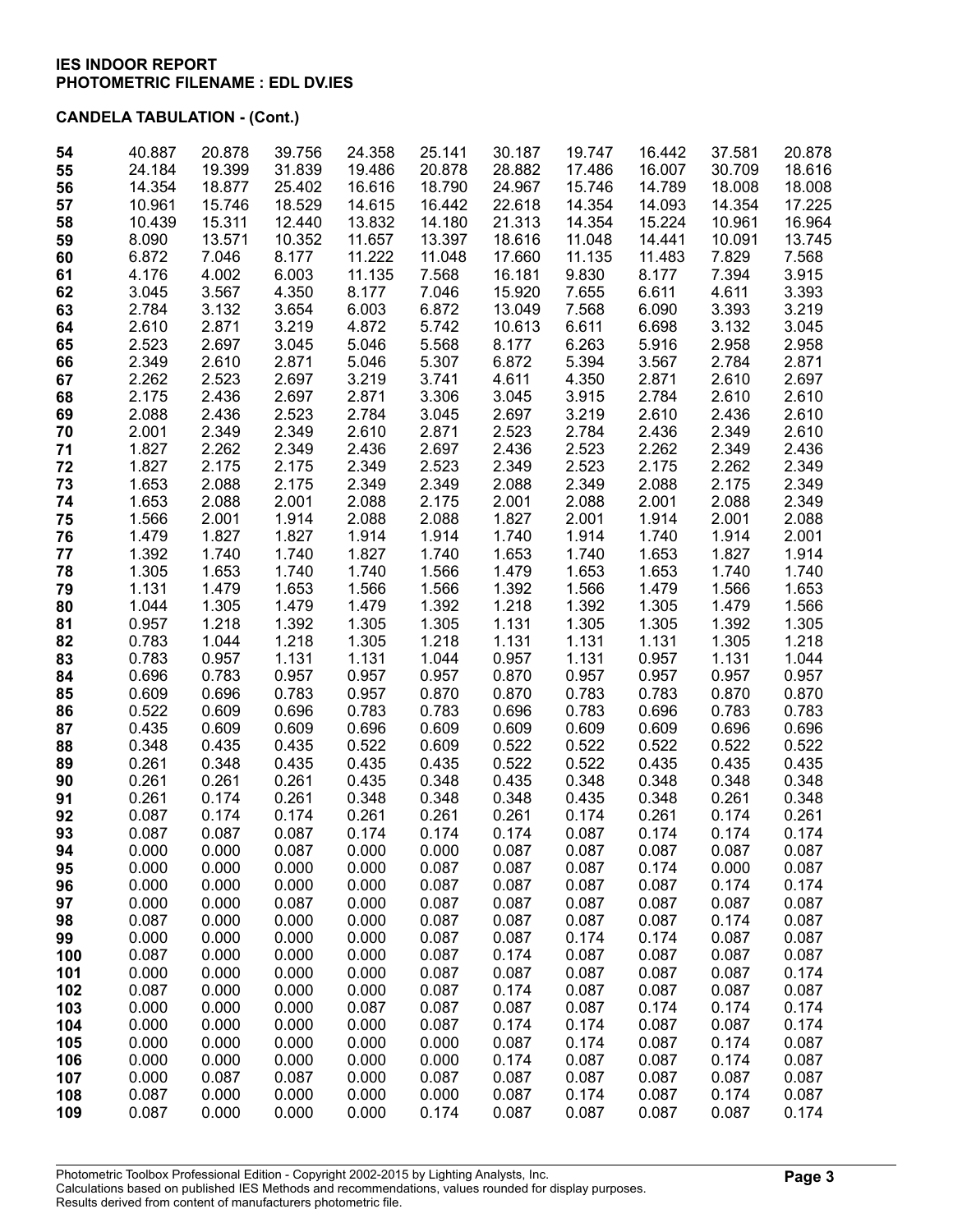| 0.087 | 0.000                                                                                                                                                                                                                                                                                                                                                                                                                                        | 0.000                                                                                                                                                                                                                                                                                                                                                                                                                                                 | 0.000                                                                                                                                                                                                                                                                                                                                                                                                                                                 | 0.087                                                                                                                                                                                                                                                                                                                                                                                                                                                 | 0.087                                                                                                                                                                                                                                                                                                                                                                                                                                                 | 0.087                                                                                                                                                                                                                                                                                                                                                                                                                                                 | 0.087                                                                                                                                                                                                                                                                                                                                                                                                                                        | 0.174                                                                                                                                                                                                                                                                                                                                                                                                                                                 | 0.087                                                                                                                                                                                                                                                                                                                                                                                                                                                 |
|-------|----------------------------------------------------------------------------------------------------------------------------------------------------------------------------------------------------------------------------------------------------------------------------------------------------------------------------------------------------------------------------------------------------------------------------------------------|-------------------------------------------------------------------------------------------------------------------------------------------------------------------------------------------------------------------------------------------------------------------------------------------------------------------------------------------------------------------------------------------------------------------------------------------------------|-------------------------------------------------------------------------------------------------------------------------------------------------------------------------------------------------------------------------------------------------------------------------------------------------------------------------------------------------------------------------------------------------------------------------------------------------------|-------------------------------------------------------------------------------------------------------------------------------------------------------------------------------------------------------------------------------------------------------------------------------------------------------------------------------------------------------------------------------------------------------------------------------------------------------|-------------------------------------------------------------------------------------------------------------------------------------------------------------------------------------------------------------------------------------------------------------------------------------------------------------------------------------------------------------------------------------------------------------------------------------------------------|-------------------------------------------------------------------------------------------------------------------------------------------------------------------------------------------------------------------------------------------------------------------------------------------------------------------------------------------------------------------------------------------------------------------------------------------------------|----------------------------------------------------------------------------------------------------------------------------------------------------------------------------------------------------------------------------------------------------------------------------------------------------------------------------------------------------------------------------------------------------------------------------------------------|-------------------------------------------------------------------------------------------------------------------------------------------------------------------------------------------------------------------------------------------------------------------------------------------------------------------------------------------------------------------------------------------------------------------------------------------------------|-------------------------------------------------------------------------------------------------------------------------------------------------------------------------------------------------------------------------------------------------------------------------------------------------------------------------------------------------------------------------------------------------------------------------------------------------------|
|       |                                                                                                                                                                                                                                                                                                                                                                                                                                              |                                                                                                                                                                                                                                                                                                                                                                                                                                                       |                                                                                                                                                                                                                                                                                                                                                                                                                                                       |                                                                                                                                                                                                                                                                                                                                                                                                                                                       |                                                                                                                                                                                                                                                                                                                                                                                                                                                       |                                                                                                                                                                                                                                                                                                                                                                                                                                                       |                                                                                                                                                                                                                                                                                                                                                                                                                                              |                                                                                                                                                                                                                                                                                                                                                                                                                                                       | 0.000                                                                                                                                                                                                                                                                                                                                                                                                                                                 |
|       |                                                                                                                                                                                                                                                                                                                                                                                                                                              |                                                                                                                                                                                                                                                                                                                                                                                                                                                       |                                                                                                                                                                                                                                                                                                                                                                                                                                                       |                                                                                                                                                                                                                                                                                                                                                                                                                                                       |                                                                                                                                                                                                                                                                                                                                                                                                                                                       |                                                                                                                                                                                                                                                                                                                                                                                                                                                       |                                                                                                                                                                                                                                                                                                                                                                                                                                              |                                                                                                                                                                                                                                                                                                                                                                                                                                                       | 0.087                                                                                                                                                                                                                                                                                                                                                                                                                                                 |
|       |                                                                                                                                                                                                                                                                                                                                                                                                                                              |                                                                                                                                                                                                                                                                                                                                                                                                                                                       |                                                                                                                                                                                                                                                                                                                                                                                                                                                       |                                                                                                                                                                                                                                                                                                                                                                                                                                                       |                                                                                                                                                                                                                                                                                                                                                                                                                                                       |                                                                                                                                                                                                                                                                                                                                                                                                                                                       |                                                                                                                                                                                                                                                                                                                                                                                                                                              |                                                                                                                                                                                                                                                                                                                                                                                                                                                       | 0.087                                                                                                                                                                                                                                                                                                                                                                                                                                                 |
|       |                                                                                                                                                                                                                                                                                                                                                                                                                                              |                                                                                                                                                                                                                                                                                                                                                                                                                                                       |                                                                                                                                                                                                                                                                                                                                                                                                                                                       |                                                                                                                                                                                                                                                                                                                                                                                                                                                       |                                                                                                                                                                                                                                                                                                                                                                                                                                                       |                                                                                                                                                                                                                                                                                                                                                                                                                                                       |                                                                                                                                                                                                                                                                                                                                                                                                                                              |                                                                                                                                                                                                                                                                                                                                                                                                                                                       | 0.087                                                                                                                                                                                                                                                                                                                                                                                                                                                 |
|       |                                                                                                                                                                                                                                                                                                                                                                                                                                              |                                                                                                                                                                                                                                                                                                                                                                                                                                                       |                                                                                                                                                                                                                                                                                                                                                                                                                                                       |                                                                                                                                                                                                                                                                                                                                                                                                                                                       |                                                                                                                                                                                                                                                                                                                                                                                                                                                       |                                                                                                                                                                                                                                                                                                                                                                                                                                                       |                                                                                                                                                                                                                                                                                                                                                                                                                                              |                                                                                                                                                                                                                                                                                                                                                                                                                                                       | 0.087                                                                                                                                                                                                                                                                                                                                                                                                                                                 |
|       |                                                                                                                                                                                                                                                                                                                                                                                                                                              |                                                                                                                                                                                                                                                                                                                                                                                                                                                       |                                                                                                                                                                                                                                                                                                                                                                                                                                                       |                                                                                                                                                                                                                                                                                                                                                                                                                                                       |                                                                                                                                                                                                                                                                                                                                                                                                                                                       |                                                                                                                                                                                                                                                                                                                                                                                                                                                       |                                                                                                                                                                                                                                                                                                                                                                                                                                              |                                                                                                                                                                                                                                                                                                                                                                                                                                                       | 0.087                                                                                                                                                                                                                                                                                                                                                                                                                                                 |
|       |                                                                                                                                                                                                                                                                                                                                                                                                                                              |                                                                                                                                                                                                                                                                                                                                                                                                                                                       |                                                                                                                                                                                                                                                                                                                                                                                                                                                       |                                                                                                                                                                                                                                                                                                                                                                                                                                                       |                                                                                                                                                                                                                                                                                                                                                                                                                                                       |                                                                                                                                                                                                                                                                                                                                                                                                                                                       |                                                                                                                                                                                                                                                                                                                                                                                                                                              |                                                                                                                                                                                                                                                                                                                                                                                                                                                       | 0.174                                                                                                                                                                                                                                                                                                                                                                                                                                                 |
|       |                                                                                                                                                                                                                                                                                                                                                                                                                                              |                                                                                                                                                                                                                                                                                                                                                                                                                                                       |                                                                                                                                                                                                                                                                                                                                                                                                                                                       |                                                                                                                                                                                                                                                                                                                                                                                                                                                       |                                                                                                                                                                                                                                                                                                                                                                                                                                                       |                                                                                                                                                                                                                                                                                                                                                                                                                                                       |                                                                                                                                                                                                                                                                                                                                                                                                                                              |                                                                                                                                                                                                                                                                                                                                                                                                                                                       | 0.087                                                                                                                                                                                                                                                                                                                                                                                                                                                 |
|       |                                                                                                                                                                                                                                                                                                                                                                                                                                              |                                                                                                                                                                                                                                                                                                                                                                                                                                                       |                                                                                                                                                                                                                                                                                                                                                                                                                                                       |                                                                                                                                                                                                                                                                                                                                                                                                                                                       |                                                                                                                                                                                                                                                                                                                                                                                                                                                       |                                                                                                                                                                                                                                                                                                                                                                                                                                                       |                                                                                                                                                                                                                                                                                                                                                                                                                                              |                                                                                                                                                                                                                                                                                                                                                                                                                                                       | 0.087<br>0.087                                                                                                                                                                                                                                                                                                                                                                                                                                        |
|       |                                                                                                                                                                                                                                                                                                                                                                                                                                              |                                                                                                                                                                                                                                                                                                                                                                                                                                                       |                                                                                                                                                                                                                                                                                                                                                                                                                                                       |                                                                                                                                                                                                                                                                                                                                                                                                                                                       |                                                                                                                                                                                                                                                                                                                                                                                                                                                       |                                                                                                                                                                                                                                                                                                                                                                                                                                                       |                                                                                                                                                                                                                                                                                                                                                                                                                                              |                                                                                                                                                                                                                                                                                                                                                                                                                                                       | 0.087                                                                                                                                                                                                                                                                                                                                                                                                                                                 |
|       |                                                                                                                                                                                                                                                                                                                                                                                                                                              |                                                                                                                                                                                                                                                                                                                                                                                                                                                       |                                                                                                                                                                                                                                                                                                                                                                                                                                                       |                                                                                                                                                                                                                                                                                                                                                                                                                                                       |                                                                                                                                                                                                                                                                                                                                                                                                                                                       |                                                                                                                                                                                                                                                                                                                                                                                                                                                       |                                                                                                                                                                                                                                                                                                                                                                                                                                              |                                                                                                                                                                                                                                                                                                                                                                                                                                                       | 0.174                                                                                                                                                                                                                                                                                                                                                                                                                                                 |
|       |                                                                                                                                                                                                                                                                                                                                                                                                                                              |                                                                                                                                                                                                                                                                                                                                                                                                                                                       |                                                                                                                                                                                                                                                                                                                                                                                                                                                       |                                                                                                                                                                                                                                                                                                                                                                                                                                                       |                                                                                                                                                                                                                                                                                                                                                                                                                                                       |                                                                                                                                                                                                                                                                                                                                                                                                                                                       |                                                                                                                                                                                                                                                                                                                                                                                                                                              |                                                                                                                                                                                                                                                                                                                                                                                                                                                       | 0.087                                                                                                                                                                                                                                                                                                                                                                                                                                                 |
|       |                                                                                                                                                                                                                                                                                                                                                                                                                                              |                                                                                                                                                                                                                                                                                                                                                                                                                                                       |                                                                                                                                                                                                                                                                                                                                                                                                                                                       |                                                                                                                                                                                                                                                                                                                                                                                                                                                       |                                                                                                                                                                                                                                                                                                                                                                                                                                                       |                                                                                                                                                                                                                                                                                                                                                                                                                                                       |                                                                                                                                                                                                                                                                                                                                                                                                                                              |                                                                                                                                                                                                                                                                                                                                                                                                                                                       | 0.087                                                                                                                                                                                                                                                                                                                                                                                                                                                 |
|       |                                                                                                                                                                                                                                                                                                                                                                                                                                              |                                                                                                                                                                                                                                                                                                                                                                                                                                                       |                                                                                                                                                                                                                                                                                                                                                                                                                                                       |                                                                                                                                                                                                                                                                                                                                                                                                                                                       |                                                                                                                                                                                                                                                                                                                                                                                                                                                       |                                                                                                                                                                                                                                                                                                                                                                                                                                                       |                                                                                                                                                                                                                                                                                                                                                                                                                                              |                                                                                                                                                                                                                                                                                                                                                                                                                                                       | 0.087                                                                                                                                                                                                                                                                                                                                                                                                                                                 |
|       |                                                                                                                                                                                                                                                                                                                                                                                                                                              |                                                                                                                                                                                                                                                                                                                                                                                                                                                       |                                                                                                                                                                                                                                                                                                                                                                                                                                                       |                                                                                                                                                                                                                                                                                                                                                                                                                                                       |                                                                                                                                                                                                                                                                                                                                                                                                                                                       |                                                                                                                                                                                                                                                                                                                                                                                                                                                       |                                                                                                                                                                                                                                                                                                                                                                                                                                              |                                                                                                                                                                                                                                                                                                                                                                                                                                                       | 0.087                                                                                                                                                                                                                                                                                                                                                                                                                                                 |
|       |                                                                                                                                                                                                                                                                                                                                                                                                                                              |                                                                                                                                                                                                                                                                                                                                                                                                                                                       |                                                                                                                                                                                                                                                                                                                                                                                                                                                       |                                                                                                                                                                                                                                                                                                                                                                                                                                                       |                                                                                                                                                                                                                                                                                                                                                                                                                                                       |                                                                                                                                                                                                                                                                                                                                                                                                                                                       |                                                                                                                                                                                                                                                                                                                                                                                                                                              |                                                                                                                                                                                                                                                                                                                                                                                                                                                       | 0.087                                                                                                                                                                                                                                                                                                                                                                                                                                                 |
|       |                                                                                                                                                                                                                                                                                                                                                                                                                                              |                                                                                                                                                                                                                                                                                                                                                                                                                                                       |                                                                                                                                                                                                                                                                                                                                                                                                                                                       |                                                                                                                                                                                                                                                                                                                                                                                                                                                       |                                                                                                                                                                                                                                                                                                                                                                                                                                                       |                                                                                                                                                                                                                                                                                                                                                                                                                                                       |                                                                                                                                                                                                                                                                                                                                                                                                                                              |                                                                                                                                                                                                                                                                                                                                                                                                                                                       | 0.087                                                                                                                                                                                                                                                                                                                                                                                                                                                 |
|       |                                                                                                                                                                                                                                                                                                                                                                                                                                              |                                                                                                                                                                                                                                                                                                                                                                                                                                                       |                                                                                                                                                                                                                                                                                                                                                                                                                                                       |                                                                                                                                                                                                                                                                                                                                                                                                                                                       |                                                                                                                                                                                                                                                                                                                                                                                                                                                       |                                                                                                                                                                                                                                                                                                                                                                                                                                                       |                                                                                                                                                                                                                                                                                                                                                                                                                                              |                                                                                                                                                                                                                                                                                                                                                                                                                                                       | 0.087                                                                                                                                                                                                                                                                                                                                                                                                                                                 |
|       |                                                                                                                                                                                                                                                                                                                                                                                                                                              |                                                                                                                                                                                                                                                                                                                                                                                                                                                       |                                                                                                                                                                                                                                                                                                                                                                                                                                                       |                                                                                                                                                                                                                                                                                                                                                                                                                                                       |                                                                                                                                                                                                                                                                                                                                                                                                                                                       |                                                                                                                                                                                                                                                                                                                                                                                                                                                       |                                                                                                                                                                                                                                                                                                                                                                                                                                              |                                                                                                                                                                                                                                                                                                                                                                                                                                                       | 0.087                                                                                                                                                                                                                                                                                                                                                                                                                                                 |
|       |                                                                                                                                                                                                                                                                                                                                                                                                                                              |                                                                                                                                                                                                                                                                                                                                                                                                                                                       |                                                                                                                                                                                                                                                                                                                                                                                                                                                       |                                                                                                                                                                                                                                                                                                                                                                                                                                                       |                                                                                                                                                                                                                                                                                                                                                                                                                                                       |                                                                                                                                                                                                                                                                                                                                                                                                                                                       |                                                                                                                                                                                                                                                                                                                                                                                                                                              |                                                                                                                                                                                                                                                                                                                                                                                                                                                       | 0.087                                                                                                                                                                                                                                                                                                                                                                                                                                                 |
|       |                                                                                                                                                                                                                                                                                                                                                                                                                                              |                                                                                                                                                                                                                                                                                                                                                                                                                                                       |                                                                                                                                                                                                                                                                                                                                                                                                                                                       |                                                                                                                                                                                                                                                                                                                                                                                                                                                       |                                                                                                                                                                                                                                                                                                                                                                                                                                                       |                                                                                                                                                                                                                                                                                                                                                                                                                                                       |                                                                                                                                                                                                                                                                                                                                                                                                                                              |                                                                                                                                                                                                                                                                                                                                                                                                                                                       | 0.087                                                                                                                                                                                                                                                                                                                                                                                                                                                 |
|       |                                                                                                                                                                                                                                                                                                                                                                                                                                              |                                                                                                                                                                                                                                                                                                                                                                                                                                                       |                                                                                                                                                                                                                                                                                                                                                                                                                                                       |                                                                                                                                                                                                                                                                                                                                                                                                                                                       |                                                                                                                                                                                                                                                                                                                                                                                                                                                       |                                                                                                                                                                                                                                                                                                                                                                                                                                                       |                                                                                                                                                                                                                                                                                                                                                                                                                                              |                                                                                                                                                                                                                                                                                                                                                                                                                                                       | 0.174                                                                                                                                                                                                                                                                                                                                                                                                                                                 |
|       |                                                                                                                                                                                                                                                                                                                                                                                                                                              |                                                                                                                                                                                                                                                                                                                                                                                                                                                       |                                                                                                                                                                                                                                                                                                                                                                                                                                                       |                                                                                                                                                                                                                                                                                                                                                                                                                                                       |                                                                                                                                                                                                                                                                                                                                                                                                                                                       |                                                                                                                                                                                                                                                                                                                                                                                                                                                       |                                                                                                                                                                                                                                                                                                                                                                                                                                              |                                                                                                                                                                                                                                                                                                                                                                                                                                                       | 0.087                                                                                                                                                                                                                                                                                                                                                                                                                                                 |
|       |                                                                                                                                                                                                                                                                                                                                                                                                                                              |                                                                                                                                                                                                                                                                                                                                                                                                                                                       |                                                                                                                                                                                                                                                                                                                                                                                                                                                       |                                                                                                                                                                                                                                                                                                                                                                                                                                                       |                                                                                                                                                                                                                                                                                                                                                                                                                                                       |                                                                                                                                                                                                                                                                                                                                                                                                                                                       |                                                                                                                                                                                                                                                                                                                                                                                                                                              |                                                                                                                                                                                                                                                                                                                                                                                                                                                       | 0.087                                                                                                                                                                                                                                                                                                                                                                                                                                                 |
|       |                                                                                                                                                                                                                                                                                                                                                                                                                                              |                                                                                                                                                                                                                                                                                                                                                                                                                                                       |                                                                                                                                                                                                                                                                                                                                                                                                                                                       |                                                                                                                                                                                                                                                                                                                                                                                                                                                       |                                                                                                                                                                                                                                                                                                                                                                                                                                                       |                                                                                                                                                                                                                                                                                                                                                                                                                                                       |                                                                                                                                                                                                                                                                                                                                                                                                                                              |                                                                                                                                                                                                                                                                                                                                                                                                                                                       | 0.087                                                                                                                                                                                                                                                                                                                                                                                                                                                 |
| 0.087 | 0.087                                                                                                                                                                                                                                                                                                                                                                                                                                        | 0.000                                                                                                                                                                                                                                                                                                                                                                                                                                                 | 0.000                                                                                                                                                                                                                                                                                                                                                                                                                                                 | 0.087                                                                                                                                                                                                                                                                                                                                                                                                                                                 | 0.087                                                                                                                                                                                                                                                                                                                                                                                                                                                 | 0.087                                                                                                                                                                                                                                                                                                                                                                                                                                                 | 0.087                                                                                                                                                                                                                                                                                                                                                                                                                                        | 0.087                                                                                                                                                                                                                                                                                                                                                                                                                                                 | 0.087                                                                                                                                                                                                                                                                                                                                                                                                                                                 |
| 0.000 | 0.087                                                                                                                                                                                                                                                                                                                                                                                                                                        | 0.000                                                                                                                                                                                                                                                                                                                                                                                                                                                 | 0.000                                                                                                                                                                                                                                                                                                                                                                                                                                                 | 0.087                                                                                                                                                                                                                                                                                                                                                                                                                                                 | 0.087                                                                                                                                                                                                                                                                                                                                                                                                                                                 | 0.000                                                                                                                                                                                                                                                                                                                                                                                                                                                 | 0.087                                                                                                                                                                                                                                                                                                                                                                                                                                        | 0.087                                                                                                                                                                                                                                                                                                                                                                                                                                                 | 0.087                                                                                                                                                                                                                                                                                                                                                                                                                                                 |
| 0.087 | 0.000                                                                                                                                                                                                                                                                                                                                                                                                                                        | 0.000                                                                                                                                                                                                                                                                                                                                                                                                                                                 | 0.000                                                                                                                                                                                                                                                                                                                                                                                                                                                 | 0.087                                                                                                                                                                                                                                                                                                                                                                                                                                                 | 0.087                                                                                                                                                                                                                                                                                                                                                                                                                                                 | 0.087                                                                                                                                                                                                                                                                                                                                                                                                                                                 | 0.087                                                                                                                                                                                                                                                                                                                                                                                                                                        | 0.087                                                                                                                                                                                                                                                                                                                                                                                                                                                 | 0.087                                                                                                                                                                                                                                                                                                                                                                                                                                                 |
| 0.000 | 0.000                                                                                                                                                                                                                                                                                                                                                                                                                                        | 0.087                                                                                                                                                                                                                                                                                                                                                                                                                                                 | 0.000                                                                                                                                                                                                                                                                                                                                                                                                                                                 | 0.174                                                                                                                                                                                                                                                                                                                                                                                                                                                 | 0.087                                                                                                                                                                                                                                                                                                                                                                                                                                                 | 0.087                                                                                                                                                                                                                                                                                                                                                                                                                                                 | 0.087                                                                                                                                                                                                                                                                                                                                                                                                                                        | 0.087                                                                                                                                                                                                                                                                                                                                                                                                                                                 | 0.174                                                                                                                                                                                                                                                                                                                                                                                                                                                 |
| 0.087 | 0.000                                                                                                                                                                                                                                                                                                                                                                                                                                        | 0.000                                                                                                                                                                                                                                                                                                                                                                                                                                                 | 0.000                                                                                                                                                                                                                                                                                                                                                                                                                                                 | 0.087                                                                                                                                                                                                                                                                                                                                                                                                                                                 | 0.087                                                                                                                                                                                                                                                                                                                                                                                                                                                 | 0.000                                                                                                                                                                                                                                                                                                                                                                                                                                                 | 0.087                                                                                                                                                                                                                                                                                                                                                                                                                                        | 0.087                                                                                                                                                                                                                                                                                                                                                                                                                                                 | 0.174                                                                                                                                                                                                                                                                                                                                                                                                                                                 |
| 0.087 |                                                                                                                                                                                                                                                                                                                                                                                                                                              |                                                                                                                                                                                                                                                                                                                                                                                                                                                       |                                                                                                                                                                                                                                                                                                                                                                                                                                                       |                                                                                                                                                                                                                                                                                                                                                                                                                                                       |                                                                                                                                                                                                                                                                                                                                                                                                                                                       | 0.174                                                                                                                                                                                                                                                                                                                                                                                                                                                 |                                                                                                                                                                                                                                                                                                                                                                                                                                              |                                                                                                                                                                                                                                                                                                                                                                                                                                                       | 0.087                                                                                                                                                                                                                                                                                                                                                                                                                                                 |
|       |                                                                                                                                                                                                                                                                                                                                                                                                                                              |                                                                                                                                                                                                                                                                                                                                                                                                                                                       |                                                                                                                                                                                                                                                                                                                                                                                                                                                       |                                                                                                                                                                                                                                                                                                                                                                                                                                                       |                                                                                                                                                                                                                                                                                                                                                                                                                                                       |                                                                                                                                                                                                                                                                                                                                                                                                                                                       |                                                                                                                                                                                                                                                                                                                                                                                                                                              |                                                                                                                                                                                                                                                                                                                                                                                                                                                       | 0.174                                                                                                                                                                                                                                                                                                                                                                                                                                                 |
|       |                                                                                                                                                                                                                                                                                                                                                                                                                                              |                                                                                                                                                                                                                                                                                                                                                                                                                                                       |                                                                                                                                                                                                                                                                                                                                                                                                                                                       |                                                                                                                                                                                                                                                                                                                                                                                                                                                       |                                                                                                                                                                                                                                                                                                                                                                                                                                                       |                                                                                                                                                                                                                                                                                                                                                                                                                                                       |                                                                                                                                                                                                                                                                                                                                                                                                                                              |                                                                                                                                                                                                                                                                                                                                                                                                                                                       | 0.087                                                                                                                                                                                                                                                                                                                                                                                                                                                 |
|       |                                                                                                                                                                                                                                                                                                                                                                                                                                              |                                                                                                                                                                                                                                                                                                                                                                                                                                                       |                                                                                                                                                                                                                                                                                                                                                                                                                                                       |                                                                                                                                                                                                                                                                                                                                                                                                                                                       |                                                                                                                                                                                                                                                                                                                                                                                                                                                       |                                                                                                                                                                                                                                                                                                                                                                                                                                                       |                                                                                                                                                                                                                                                                                                                                                                                                                                              |                                                                                                                                                                                                                                                                                                                                                                                                                                                       | 0.087                                                                                                                                                                                                                                                                                                                                                                                                                                                 |
|       |                                                                                                                                                                                                                                                                                                                                                                                                                                              |                                                                                                                                                                                                                                                                                                                                                                                                                                                       |                                                                                                                                                                                                                                                                                                                                                                                                                                                       |                                                                                                                                                                                                                                                                                                                                                                                                                                                       |                                                                                                                                                                                                                                                                                                                                                                                                                                                       |                                                                                                                                                                                                                                                                                                                                                                                                                                                       |                                                                                                                                                                                                                                                                                                                                                                                                                                              |                                                                                                                                                                                                                                                                                                                                                                                                                                                       | 0.087                                                                                                                                                                                                                                                                                                                                                                                                                                                 |
|       |                                                                                                                                                                                                                                                                                                                                                                                                                                              |                                                                                                                                                                                                                                                                                                                                                                                                                                                       |                                                                                                                                                                                                                                                                                                                                                                                                                                                       |                                                                                                                                                                                                                                                                                                                                                                                                                                                       |                                                                                                                                                                                                                                                                                                                                                                                                                                                       |                                                                                                                                                                                                                                                                                                                                                                                                                                                       |                                                                                                                                                                                                                                                                                                                                                                                                                                              |                                                                                                                                                                                                                                                                                                                                                                                                                                                       | 0.087                                                                                                                                                                                                                                                                                                                                                                                                                                                 |
|       |                                                                                                                                                                                                                                                                                                                                                                                                                                              |                                                                                                                                                                                                                                                                                                                                                                                                                                                       |                                                                                                                                                                                                                                                                                                                                                                                                                                                       |                                                                                                                                                                                                                                                                                                                                                                                                                                                       |                                                                                                                                                                                                                                                                                                                                                                                                                                                       |                                                                                                                                                                                                                                                                                                                                                                                                                                                       |                                                                                                                                                                                                                                                                                                                                                                                                                                              |                                                                                                                                                                                                                                                                                                                                                                                                                                                       | 0.174                                                                                                                                                                                                                                                                                                                                                                                                                                                 |
|       |                                                                                                                                                                                                                                                                                                                                                                                                                                              |                                                                                                                                                                                                                                                                                                                                                                                                                                                       |                                                                                                                                                                                                                                                                                                                                                                                                                                                       |                                                                                                                                                                                                                                                                                                                                                                                                                                                       |                                                                                                                                                                                                                                                                                                                                                                                                                                                       |                                                                                                                                                                                                                                                                                                                                                                                                                                                       |                                                                                                                                                                                                                                                                                                                                                                                                                                              |                                                                                                                                                                                                                                                                                                                                                                                                                                                       | 0.000                                                                                                                                                                                                                                                                                                                                                                                                                                                 |
|       |                                                                                                                                                                                                                                                                                                                                                                                                                                              |                                                                                                                                                                                                                                                                                                                                                                                                                                                       |                                                                                                                                                                                                                                                                                                                                                                                                                                                       |                                                                                                                                                                                                                                                                                                                                                                                                                                                       |                                                                                                                                                                                                                                                                                                                                                                                                                                                       |                                                                                                                                                                                                                                                                                                                                                                                                                                                       |                                                                                                                                                                                                                                                                                                                                                                                                                                              |                                                                                                                                                                                                                                                                                                                                                                                                                                                       | 0.000                                                                                                                                                                                                                                                                                                                                                                                                                                                 |
|       |                                                                                                                                                                                                                                                                                                                                                                                                                                              |                                                                                                                                                                                                                                                                                                                                                                                                                                                       |                                                                                                                                                                                                                                                                                                                                                                                                                                                       |                                                                                                                                                                                                                                                                                                                                                                                                                                                       |                                                                                                                                                                                                                                                                                                                                                                                                                                                       |                                                                                                                                                                                                                                                                                                                                                                                                                                                       |                                                                                                                                                                                                                                                                                                                                                                                                                                              |                                                                                                                                                                                                                                                                                                                                                                                                                                                       | 0.087                                                                                                                                                                                                                                                                                                                                                                                                                                                 |
|       |                                                                                                                                                                                                                                                                                                                                                                                                                                              |                                                                                                                                                                                                                                                                                                                                                                                                                                                       |                                                                                                                                                                                                                                                                                                                                                                                                                                                       |                                                                                                                                                                                                                                                                                                                                                                                                                                                       |                                                                                                                                                                                                                                                                                                                                                                                                                                                       |                                                                                                                                                                                                                                                                                                                                                                                                                                                       |                                                                                                                                                                                                                                                                                                                                                                                                                                              |                                                                                                                                                                                                                                                                                                                                                                                                                                                       | 0.087                                                                                                                                                                                                                                                                                                                                                                                                                                                 |
|       |                                                                                                                                                                                                                                                                                                                                                                                                                                              |                                                                                                                                                                                                                                                                                                                                                                                                                                                       |                                                                                                                                                                                                                                                                                                                                                                                                                                                       |                                                                                                                                                                                                                                                                                                                                                                                                                                                       |                                                                                                                                                                                                                                                                                                                                                                                                                                                       |                                                                                                                                                                                                                                                                                                                                                                                                                                                       |                                                                                                                                                                                                                                                                                                                                                                                                                                              |                                                                                                                                                                                                                                                                                                                                                                                                                                                       | 0.087<br>0.087                                                                                                                                                                                                                                                                                                                                                                                                                                        |
|       |                                                                                                                                                                                                                                                                                                                                                                                                                                              |                                                                                                                                                                                                                                                                                                                                                                                                                                                       |                                                                                                                                                                                                                                                                                                                                                                                                                                                       |                                                                                                                                                                                                                                                                                                                                                                                                                                                       |                                                                                                                                                                                                                                                                                                                                                                                                                                                       |                                                                                                                                                                                                                                                                                                                                                                                                                                                       |                                                                                                                                                                                                                                                                                                                                                                                                                                              |                                                                                                                                                                                                                                                                                                                                                                                                                                                       | 0.174                                                                                                                                                                                                                                                                                                                                                                                                                                                 |
|       |                                                                                                                                                                                                                                                                                                                                                                                                                                              |                                                                                                                                                                                                                                                                                                                                                                                                                                                       |                                                                                                                                                                                                                                                                                                                                                                                                                                                       |                                                                                                                                                                                                                                                                                                                                                                                                                                                       |                                                                                                                                                                                                                                                                                                                                                                                                                                                       |                                                                                                                                                                                                                                                                                                                                                                                                                                                       |                                                                                                                                                                                                                                                                                                                                                                                                                                              |                                                                                                                                                                                                                                                                                                                                                                                                                                                       | 0.087                                                                                                                                                                                                                                                                                                                                                                                                                                                 |
|       |                                                                                                                                                                                                                                                                                                                                                                                                                                              |                                                                                                                                                                                                                                                                                                                                                                                                                                                       |                                                                                                                                                                                                                                                                                                                                                                                                                                                       |                                                                                                                                                                                                                                                                                                                                                                                                                                                       |                                                                                                                                                                                                                                                                                                                                                                                                                                                       |                                                                                                                                                                                                                                                                                                                                                                                                                                                       |                                                                                                                                                                                                                                                                                                                                                                                                                                              |                                                                                                                                                                                                                                                                                                                                                                                                                                                       | 0.087                                                                                                                                                                                                                                                                                                                                                                                                                                                 |
|       |                                                                                                                                                                                                                                                                                                                                                                                                                                              |                                                                                                                                                                                                                                                                                                                                                                                                                                                       |                                                                                                                                                                                                                                                                                                                                                                                                                                                       |                                                                                                                                                                                                                                                                                                                                                                                                                                                       |                                                                                                                                                                                                                                                                                                                                                                                                                                                       |                                                                                                                                                                                                                                                                                                                                                                                                                                                       |                                                                                                                                                                                                                                                                                                                                                                                                                                              |                                                                                                                                                                                                                                                                                                                                                                                                                                                       | 0.087                                                                                                                                                                                                                                                                                                                                                                                                                                                 |
|       |                                                                                                                                                                                                                                                                                                                                                                                                                                              |                                                                                                                                                                                                                                                                                                                                                                                                                                                       |                                                                                                                                                                                                                                                                                                                                                                                                                                                       |                                                                                                                                                                                                                                                                                                                                                                                                                                                       |                                                                                                                                                                                                                                                                                                                                                                                                                                                       |                                                                                                                                                                                                                                                                                                                                                                                                                                                       |                                                                                                                                                                                                                                                                                                                                                                                                                                              |                                                                                                                                                                                                                                                                                                                                                                                                                                                       | 0.087                                                                                                                                                                                                                                                                                                                                                                                                                                                 |
|       |                                                                                                                                                                                                                                                                                                                                                                                                                                              |                                                                                                                                                                                                                                                                                                                                                                                                                                                       |                                                                                                                                                                                                                                                                                                                                                                                                                                                       |                                                                                                                                                                                                                                                                                                                                                                                                                                                       |                                                                                                                                                                                                                                                                                                                                                                                                                                                       |                                                                                                                                                                                                                                                                                                                                                                                                                                                       |                                                                                                                                                                                                                                                                                                                                                                                                                                              |                                                                                                                                                                                                                                                                                                                                                                                                                                                       | 0.000                                                                                                                                                                                                                                                                                                                                                                                                                                                 |
|       |                                                                                                                                                                                                                                                                                                                                                                                                                                              |                                                                                                                                                                                                                                                                                                                                                                                                                                                       |                                                                                                                                                                                                                                                                                                                                                                                                                                                       |                                                                                                                                                                                                                                                                                                                                                                                                                                                       |                                                                                                                                                                                                                                                                                                                                                                                                                                                       |                                                                                                                                                                                                                                                                                                                                                                                                                                                       |                                                                                                                                                                                                                                                                                                                                                                                                                                              |                                                                                                                                                                                                                                                                                                                                                                                                                                                       | 0.087                                                                                                                                                                                                                                                                                                                                                                                                                                                 |
|       |                                                                                                                                                                                                                                                                                                                                                                                                                                              |                                                                                                                                                                                                                                                                                                                                                                                                                                                       |                                                                                                                                                                                                                                                                                                                                                                                                                                                       |                                                                                                                                                                                                                                                                                                                                                                                                                                                       |                                                                                                                                                                                                                                                                                                                                                                                                                                                       |                                                                                                                                                                                                                                                                                                                                                                                                                                                       |                                                                                                                                                                                                                                                                                                                                                                                                                                              |                                                                                                                                                                                                                                                                                                                                                                                                                                                       | 0.000                                                                                                                                                                                                                                                                                                                                                                                                                                                 |
|       |                                                                                                                                                                                                                                                                                                                                                                                                                                              |                                                                                                                                                                                                                                                                                                                                                                                                                                                       |                                                                                                                                                                                                                                                                                                                                                                                                                                                       |                                                                                                                                                                                                                                                                                                                                                                                                                                                       |                                                                                                                                                                                                                                                                                                                                                                                                                                                       |                                                                                                                                                                                                                                                                                                                                                                                                                                                       |                                                                                                                                                                                                                                                                                                                                                                                                                                              |                                                                                                                                                                                                                                                                                                                                                                                                                                                       | 0.087                                                                                                                                                                                                                                                                                                                                                                                                                                                 |
|       |                                                                                                                                                                                                                                                                                                                                                                                                                                              |                                                                                                                                                                                                                                                                                                                                                                                                                                                       |                                                                                                                                                                                                                                                                                                                                                                                                                                                       |                                                                                                                                                                                                                                                                                                                                                                                                                                                       |                                                                                                                                                                                                                                                                                                                                                                                                                                                       |                                                                                                                                                                                                                                                                                                                                                                                                                                                       |                                                                                                                                                                                                                                                                                                                                                                                                                                              |                                                                                                                                                                                                                                                                                                                                                                                                                                                       | 0.087                                                                                                                                                                                                                                                                                                                                                                                                                                                 |
| 0.087 | 0.000                                                                                                                                                                                                                                                                                                                                                                                                                                        | 0.087                                                                                                                                                                                                                                                                                                                                                                                                                                                 | 0.000                                                                                                                                                                                                                                                                                                                                                                                                                                                 | 0.087                                                                                                                                                                                                                                                                                                                                                                                                                                                 | 0.000                                                                                                                                                                                                                                                                                                                                                                                                                                                 | 0.087                                                                                                                                                                                                                                                                                                                                                                                                                                                 | 0.087                                                                                                                                                                                                                                                                                                                                                                                                                                        | 0.087                                                                                                                                                                                                                                                                                                                                                                                                                                                 | 0.087                                                                                                                                                                                                                                                                                                                                                                                                                                                 |
|       | 0.000<br>0.087<br>0.000<br>0.000<br>0.000<br>0.000<br>0.000<br>0.000<br>0.000<br>0.000<br>0.000<br>0.000<br>0.000<br>0.000<br>0.000<br>0.087<br>0.000<br>0.087<br>0.000<br>0.000<br>0.087<br>0.000<br>0.000<br>0.000<br>0.000<br>0.087<br>0.087<br>0.087<br>0.087<br>0.000<br>0.087<br>0.087<br>0.000<br>0.087<br>0.087<br>0.087<br>0.087<br>0.000<br>0.087<br>0.087<br>0.087<br>0.087<br>0.087<br>0.087<br>0.087<br>0.087<br>0.087<br>0.087 | 0.000<br>0.000<br>0.000<br>0.000<br>0.000<br>0.000<br>0.000<br>0.000<br>0.000<br>0.000<br>0.000<br>0.000<br>0.000<br>0.000<br>0.000<br>0.000<br>0.000<br>0.000<br>0.000<br>0.000<br>0.000<br>0.087<br>0.000<br>0.000<br>0.000<br>0.000<br>0.000<br>0.000<br>0.000<br>0.000<br>0.000<br>0.000<br>0.000<br>0.000<br>0.087<br>0.000<br>0.087<br>0.000<br>0.087<br>0.000<br>0.000<br>0.000<br>0.000<br>0.000<br>0.087<br>0.087<br>0.087<br>0.000<br>0.000 | 0.000<br>0.000<br>0.087<br>0.000<br>0.000<br>0.087<br>0.000<br>0.087<br>0.000<br>0.000<br>0.087<br>0.000<br>0.000<br>0.000<br>0.087<br>0.087<br>0.087<br>0.000<br>0.000<br>0.087<br>0.000<br>0.087<br>0.087<br>0.000<br>0.000<br>0.000<br>0.000<br>0.087<br>0.000<br>0.000<br>0.087<br>0.087<br>0.000<br>0.000<br>0.000<br>0.000<br>0.000<br>0.087<br>0.000<br>0.000<br>0.000<br>0.000<br>0.087<br>0.000<br>0.087<br>0.087<br>0.000<br>0.087<br>0.087 | 0.000<br>0.000<br>0.000<br>0.087<br>0.000<br>0.000<br>0.000<br>0.000<br>0.000<br>0.000<br>0.000<br>0.000<br>0.087<br>0.087<br>0.000<br>0.000<br>0.000<br>0.087<br>0.000<br>0.000<br>0.000<br>0.000<br>0.000<br>0.000<br>0.000<br>0.000<br>0.000<br>0.000<br>0.000<br>0.000<br>0.000<br>0.174<br>0.087<br>0.000<br>0.087<br>0.000<br>0.000<br>0.000<br>0.000<br>0.000<br>0.087<br>0.087<br>0.087<br>0.087<br>0.087<br>0.000<br>0.087<br>0.087<br>0.087 | 0.000<br>0.087<br>0.087<br>0.087<br>0.087<br>0.087<br>0.174<br>0.087<br>0.087<br>0.000<br>0.087<br>0.000<br>0.087<br>0.087<br>0.087<br>0.087<br>0.087<br>0.087<br>0.087<br>0.087<br>0.087<br>0.087<br>0.087<br>0.087<br>0.087<br>0.087<br>0.087<br>0.174<br>0.087<br>0.087<br>0.087<br>0.000<br>0.087<br>0.087<br>0.087<br>0.087<br>0.087<br>0.087<br>0.087<br>0.174<br>0.087<br>0.000<br>0.087<br>0.000<br>0.087<br>0.174<br>0.087<br>0.087<br>0.087 | 0.087<br>0.174<br>0.087<br>0.087<br>0.087<br>0.087<br>0.087<br>0.174<br>0.087<br>0.087<br>0.174<br>0.087<br>0.087<br>0.087<br>0.087<br>0.087<br>0.087<br>0.087<br>0.087<br>0.087<br>0.087<br>0.087<br>0.087<br>0.087<br>0.174<br>0.087<br>0.087<br>0.087<br>0.087<br>0.087<br>0.087<br>0.087<br>0.087<br>0.087<br>0.087<br>0.087<br>0.087<br>0.087<br>0.174<br>0.087<br>0.174<br>0.087<br>0.087<br>0.087<br>0.087<br>0.087<br>0.000<br>0.087<br>0.087 | 0.087<br>0.087<br>0.174<br>0.087<br>0.174<br>0.087<br>0.087<br>0.174<br>0.174<br>0.087<br>0.087<br>0.087<br>0.174<br>0.000<br>0.174<br>0.087<br>0.087<br>0.000<br>0.087<br>0.174<br>0.087<br>0.087<br>0.087<br>0.174<br>0.087<br>0.087<br>0.087<br>0.087<br>0.087<br>0.174<br>0.174<br>0.087<br>0.087<br>0.087<br>0.087<br>0.174<br>0.174<br>0.087<br>0.087<br>0.087<br>0.000<br>0.087<br>0.087<br>0.087<br>0.087<br>0.000<br>0.087<br>0.087 | 0.087<br>0.087<br>0.174<br>0.087<br>0.087<br>0.174<br>0.087<br>0.087<br>0.087<br>0.174<br>0.087<br>0.174<br>0.087<br>0.087<br>0.174<br>0.087<br>0.087<br>0.174<br>0.087<br>0.087<br>0.087<br>0.087<br>0.087<br>0.087<br>0.087<br>0.087<br>0.087<br>0.174<br>0.087<br>0.087<br>0.087<br>0.174<br>0.087<br>0.174<br>0.087<br>0.087<br>0.087<br>0.087<br>0.087<br>0.000<br>0.087<br>0.087<br>0.087<br>0.087<br>0.087<br>0.087<br>0.087<br>0.087<br>0.087 | 0.174<br>0.087<br>0.087<br>0.087<br>0.087<br>0.087<br>0.174<br>0.087<br>0.087<br>0.087<br>0.087<br>0.087<br>0.087<br>0.087<br>0.087<br>0.087<br>0.087<br>0.087<br>0.087<br>0.087<br>0.087<br>0.087<br>0.087<br>0.087<br>0.174<br>0.174<br>0.087<br>0.174<br>0.000<br>0.000<br>0.087<br>0.087<br>0.087<br>0.087<br>0.087<br>0.174<br>0.087<br>0.087<br>0.087<br>0.087<br>0.087<br>0.087<br>0.087<br>0.087<br>0.087<br>0.087<br>0.087<br>0.174<br>0.087 |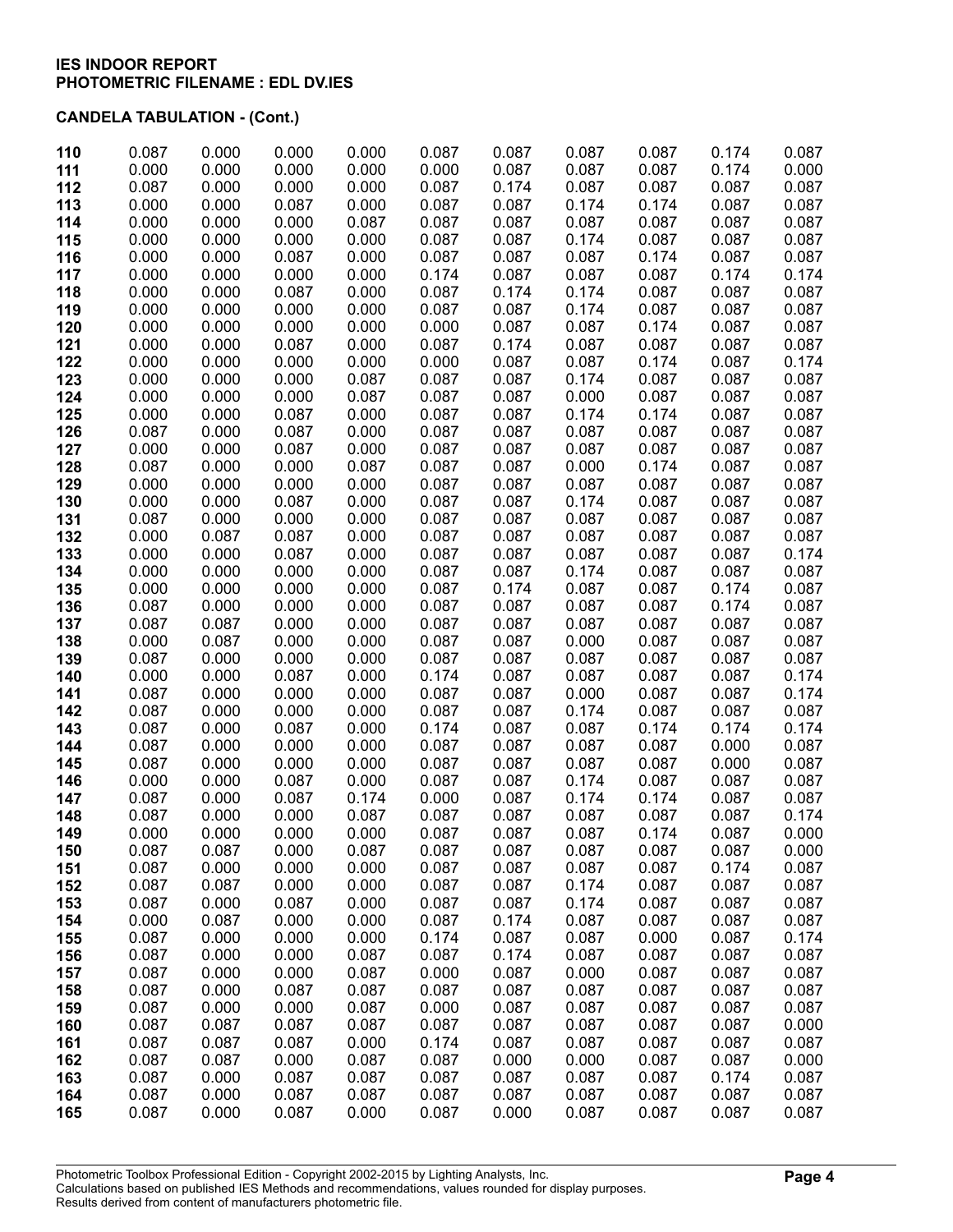| 166<br>167              | 0.087<br>0.087   | 0.087<br>0.000           | 0.000<br>0.087   | 0.087<br>0.087   | 0.087<br>0.087   | 0.087<br>0.087   | 0.087<br>0.087   | 0.087<br>0.174 | 0.087<br>0.087 | 0.087<br>0.087 |
|-------------------------|------------------|--------------------------|------------------|------------------|------------------|------------------|------------------|----------------|----------------|----------------|
| 168                     | 0.087            | 0.087                    | 0.087            | 0.087            | 0.000            | 0.087            | 0.087            | 0.087          | 0.087          | 0.087          |
| 169                     | 0.087            | 0.000                    | 0.087            | 0.087            | 0.087            | 0.087            | 0.087            | 0.087          | 0.087          | 0.087          |
| 170                     | 0.000            | 0.087                    | 0.087            | 0.087            | 0.000            | 0.087            | 0.087            | 0.087          | 0.000          | 0.087          |
| 171                     | 0.000            | 0.000                    | 0.087            | 0.000            | 0.087            | 0.174            | 0.087            | 0.087          | 0.087          | 0.087          |
| 172                     | 0.000            | 0.087                    | 0.087            | 0.087            | 0.087            | 0.087            | 0.087            | 0.087          | 0.087          | 0.087          |
| 173                     | 0.087            | 0.174                    | 0.087            | 0.000            | 0.087            | 0.087            | 0.087            | 0.087          | 0.087          | 0.087          |
| 174                     | 0.087            | 0.087                    | 0.087            | 0.087            | 0.087            | 0.087            | 0.087            | 0.087          | 0.087          | 0.087          |
| 175                     | 0.174<br>0.087   | 0.087<br>0.087           | 0.087<br>0.087   | 0.087<br>0.000   | 0.087<br>0.087   | 0.087<br>0.087   | 0.087<br>0.087   | 0.087<br>0.087 | 0.174<br>0.087 | 0.087<br>0.087 |
| 176<br>177              | 0.087            | 0.087                    | 0.087            | 0.087            | 0.087            | 0.087            | 0.087            | 0.087          | 0.087          | 0.087          |
| 178                     | 0.087            | 0.087                    | 0.087            | 0.000            | 0.174            | 0.087            | 0.087            | 0.087          | 0.087          | 0.087          |
| 179                     | 0.087            | 0.087                    | 0.087            | 0.087            | 0.000            | 0.087            | 0.087            | 0.000          | 0.087          | 0.087          |
| 180                     | 0.076            | 0.076                    | 0.076            | 0.076            | 0.076            | 0.076            | 0.076            | 0.076          | 0.076          | 0.076          |
| Vert.<br><b>Angles</b>  |                  | <b>Horizontal Angles</b> |                  |                  |                  |                  |                  |                |                |                |
|                         | 225.0            | 247.5                    | 270.0            | 292.5            | 315.0            | 337.5            | 360.0            |                |                |                |
| 0                       | 70.084           | 70.084                   | 70.084           | 70.084           | 70.084           | 70.084           | 70.084           |                |                |                |
| 1                       | 66.115           | 67.767                   | 69.507           | 72.030           | 71.073           | 66.376           | 60.460           |                |                |                |
| $\overline{\mathbf{c}}$ | 55.414           | 60.112                   | 67.941           | 80.207           | 79.077           | 61.156           | 48.716           |                |                |                |
| 3                       | 43.235           | 54.893                   | 66.028           | 79.773           | 78.555           | 55.067           | 40.887           |                |                |                |
| 4                       | 33.840           | 50.717                   | 63.244           | 73.074           | 66.637           | 42.366           | 32.100           |                |                |                |
| 5                       | 26.794           | 40.887                   | 58.285           | 63.418           | 54.458           | 33.405           | 28.534           |                |                |                |
| 6                       | 26.881           | 31.926                   | 47.933           | 62.026           | 51.326           | 29.839           | 28.447           |                |                |                |
| 7                       | 28.447           | 28.708                   | 38.973           | 61.330           | 54.545           | 28.360           | 30.969           |                |                |                |
| 8                       | 31.230<br>34.188 | 28.273<br>31.404         | 40.452<br>45.323 | 66.550<br>69.942 | 55.762<br>52.283 | 29.926<br>34.275 | 31.752<br>32.796 |                |                |                |
| 9<br>10                 | 34.101           | 35.319                   | 44.801           | 66.985           | 44.540           | 40.191           | 33.579           |                |                |                |
| 11                      | 32.709           | 32.622                   | 42.018           | 61.156           | 39.582           | 40.278           | 34.971           |                |                |                |
| 12                      | 34.884           | 30.709                   | 39.930           | 60.112           | 38.538           | 37.494           | 33.753           |                |                |                |
| 13                      | 38.190           | 30.882                   | 39.495           | 63.418           | 38.016           | 35.406           | 32.709           |                |                |                |
| 14                      | 41.931           | 36.711                   | 36.363           | 67.246           | 35.319           | 35.406           | 30.969           |                |                |                |
| 15                      | 40.887           | 47.237                   | 31.578           | 68.202           | 29.230           | 37.320           | 29.839           |                |                |                |
| 16                      | 41.148           | 50.021                   | 27.403           | 67.941           | 28.534           | 40.974           | 32.709           |                |                |                |
| 17                      | 47.846           | 44.888                   | 30.361           | 67.159           | 33.492           | 38.103           | 41.061           |                |                |                |
| 18                      | 49.325           | 40.365                   | 32.709           | 69.072           | 34.449           | 34.971           | 57.415           |                |                |                |
| 19                      | 53.762           | 42.801                   | 31.578           | 71.073           | 27.838           | 37.059           | 70.812           |                |                |                |
| 20                      | 59.938           | 38.973                   | 32.274           | 69.681           | 27.229           | 39.843           | 71.247           |                |                |                |
| 21                      | 65.071           | 34.362                   | 34.275           | 69.420           | 28.099           | 40.191           | 67.854           |                |                |                |
| 22                      | 62.635           | 36.798                   | 33.927           | 67.246           | 30.795           | 41.844           | 60.373           |                |                |                |
| 23                      | 57.937           | 40.104                   | 35.058           | 64.984           | 30.274           | 52.805           | 44.888           |                |                |                |
| 24                      | 46.367           | 44.366                   | 41.496           | 57.502           | 30.709           | 63.157           | 33.231           |                |                |                |
| 25                      | 37.668           | 47.324                   | 42.192           | 56.806           | 33.144           | 69.246           | 30.187           |                |                |                |
| 26                      | 35.667           | 52.283                   | 39.147           | 58.546           | 32.187           | 72.552           | 27.751           |                |                |                |
| 27                      | 36.624           | 52.457                   | 37.320           | 60.634           | 32.187           | 65.941           | 27.403           |                |                |                |
| 28                      | 33.231           | 49.151                   | 36.972           | 54.893           | 33.666           | 54.980           | 27.403           |                |                |                |
| 29                      | 31.143           | 46.106                   | 34.449           | 50.543           | 34.623           | 43.844           | 28.534           |                |                |                |
| 30                      | 28.969           | 43.322                   | 34.797           | 49.934           | 35.232           | 36.363           | 29.143           |                |                |                |
| 31                      | 28.099           | 40.887                   | 32.709           | 55.849           | 31.926           | 35.145           | 32.100           |                |                |                |
| 32                      | 27.316           | 36.885                   | 32.796           | 50.804           | 31.926           | 31.491           | 33.492           |                |                |                |
| 33                      | 27.664           | 34.971                   | 34.188           | 44.366           | 34.710           | 27.490           | 32.013           |                |                |                |
| 34                      | 29.230           | 33.231                   | 34.884           | 46.193<br>48.194 | 39.582           | 26.446           | 34.971           |                |                |                |
| 35                      | 31.230           | 32.796                   | 33.840           |                  | 36.102           | 25.924           | 42.453           |                |                |                |
| 36                      | 41.496           | 31.752                   | 32.709           | 43.844           | 35.493           | 24.532           | 48.281           |                |                |                |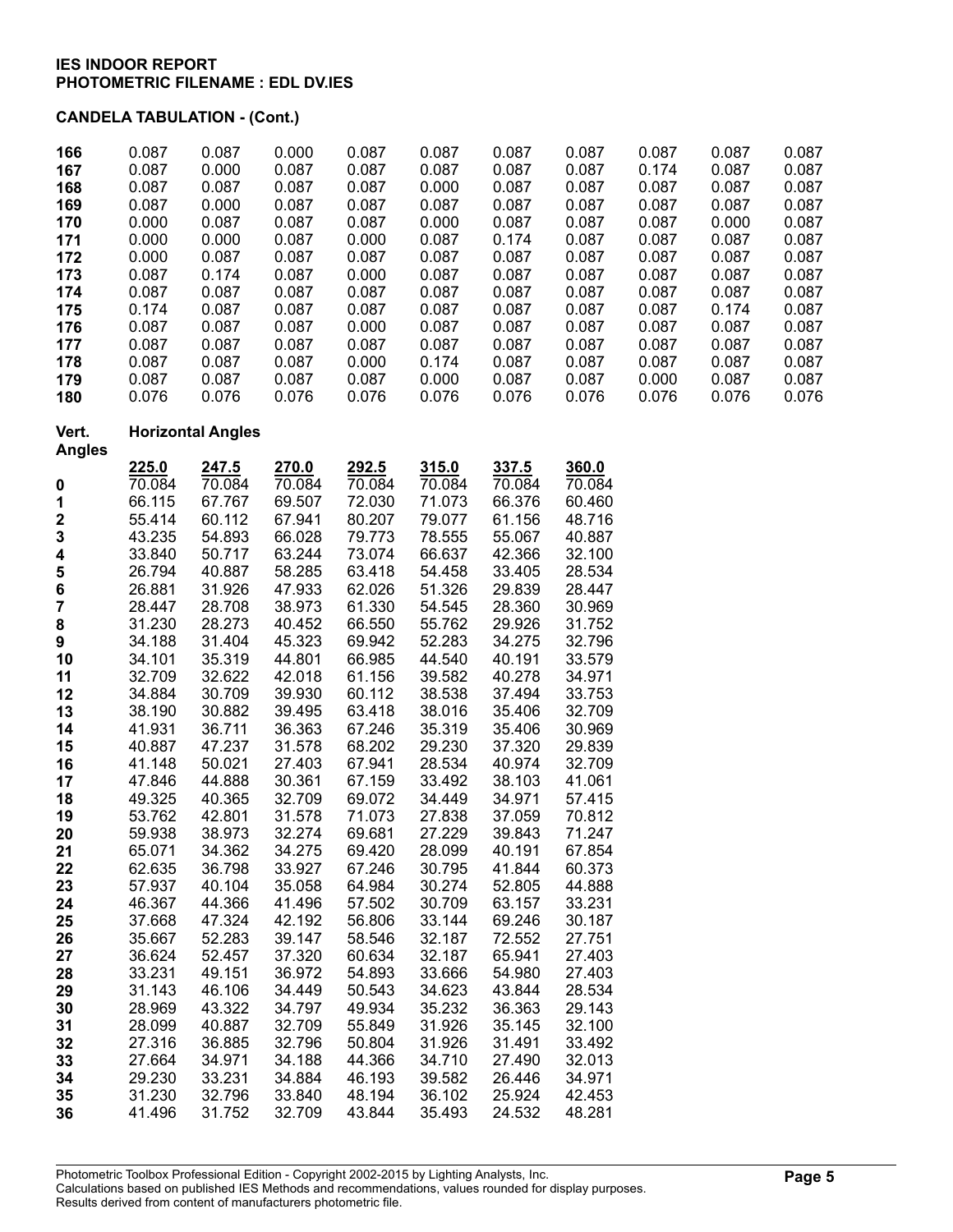| 37       | 51.152           | 29.491           | 32.622           | 42.105           | 37.581           | 22.792           | 53.588           |
|----------|------------------|------------------|------------------|------------------|------------------|------------------|------------------|
| 38       | 56.458<br>51.413 | 26.794<br>25.663 | 34.710<br>36.450 | 44.453<br>48.455 | 43.322<br>44.627 | 23.227<br>23.836 | 52.457<br>45.236 |
| 39<br>40 | 45.932           | 25.924           | 37.146           | 41.148           | 43.322           | 25.924           | 34.710           |
| 41       | 39.408           | 25.924           | 46.889           | 38.103           | 44.540           | 26.185           | 31.578           |
| 42       | 30.709           | 26.098           | 46.454           | 38.886           | 47.672           | 29.926           | 28.099           |
| 43       | 24.619           | 25.228           | 43.670           | 37.929           | 42.714           | 40.539           | 23.836           |
| 44       | 23.053           | 29.143           | 45.149           | 37.581           | 36.189           | 50.021           | 22.879           |
| 45       | 22.705           | 29.752           | 43.844           | 36.102           | 33.405           | 51.326           | 21.400           |
| 46       | 21.661           | 31.665           | 45.932           | 36.102           | 33.057           | 49.586           | 21.400           |
| 47       | 22.444           | 33.753           | 46.106           | 36.885           | 30.969           | 43.235           | 21.400           |
| 48       | 24.010           | 34.623           | 45.410           | 33.405           | 24.880           | 31.230           | 21.139           |
| 49       | 25.228           | 37.929           | 43.148           | 34.014           | 24.010           | 22.792           | 23.923           |
| 50       | 24.793           | 41.235           | 38.712           | 33.753           | 23.053           | 19.747           | 32.274           |
| 51       | 27.316           | 40.452           | 35.058           | 32.622           | 21.400           | 17.747           | 39.147           |
| 52       | 36.798           | 37.146           | 31.317           | 28.708           | 19.660           | 17.921           | 42.627           |
| 53       | 39.234           | 30.535           | 29.404           | 27.142           | 17.486           | 17.051           | 42.366           |
| 54       | 36.972           | 26.011           | 30.274           | 26.011           | 16.529           | 16.007           | 40.887           |
| 55       | 31.752           | 19.051           | 27.751           | 21.574           | 15.746           | 14.615           | 24.184           |
| 56       | 23.662           | 12.614           | 22.183           | 19.747           | 13.832           | 14.963           | 14.354           |
| 57       | 19.573           | 10.700           | 19.399           | 16.790           | 11.831           | 13.919           | 10.961           |
| 58       | 14.180           | 10.961           | 14.006           | 16.268           | 10.526           | 12.353           | 10.439           |
| 59       | 9.308            | 10.178           | 9.830            | 15.572           | 8.438            | 10.439           | 8.090            |
| 60       | 6.263            | 8.264            | 7.133            | 14.528           | 6.959            | 7.394            | 6.872            |
| 61       | 4.437            | 5.742            | 6.437            | 14.702           | 6.524            | 6.263            | 4.176            |
| 62       | 3.654            | 4.872            | 6.176            | 11.135           | 6.350            | 5.742            | 3.045            |
| 63       | 3.393<br>3.132   | 4.263<br>4.350   | 5.655<br>4.524   | 12.092<br>7.307  | 5.916<br>5.046   | 5.046<br>3.915   | 2.784<br>2.610   |
| 64<br>65 | 2.958            | 4.176            | 4.437            | 6.698            | 5.046            | 3.567            | 2.523            |
| 66       | 2.958            | 2.958            | 4.089            | 3.393            | 4.002            | 2.523            | 2.349            |
| 67       | 2.871            | 2.784            | 2.958            | 2.784            | 3.915            | 2.349            | 2.262            |
| 68       | 2.784            | 2.697            | 2.871            | 2.523            | 2.784            | 2.262            | 2.175            |
| 69       | 2.610            | 2.610            | 2.610            | 2.349            | 2.523            | 2.088            | 2.088            |
| 70       | 2.523            | 2.436            | 2.349            | 2.262            | 2.349            | 1.914            | 2.001            |
| 71       | 2.436            | 2.349            | 2.262            | 2.175            | 2.175            | 1.740            | 1.827            |
| 72       | 2.349            | 2.262            | 2.175            | 2.088            | 2.001            | 1.566            | 1.827            |
| 73       | 2.175            | 2.175            | 2.001            | 1.827            | 2.001            | 1.479            | 1.653            |
| 74       | 2.088            | 2.088            | 1.827            | 1.827            | 1.827            | 1.479            | 1.653            |
| 75       | 2.001            | 1.914            | 1.740            | 1.740            | 1.740            | 1.392            | 1.566            |
| 76       | 1.914            | 1.827            | 1.566            | 1.566            | 1.566            | 1.218            | 1.479            |
| 77       | 1.914            | 1.740            | 1.566            | 1.479            | 1.566            | 1.218            | 1.392            |
| 78       | 1.740            | 1.653            | 1.479            | 1.392            | 1.392            | 1.131            | 1.305            |
| 79       | 1.566            | 1.479            | 1.305<br>1.218   | 1.305            | 1.305<br>1.218   | 0.957            | 1.131<br>1.044   |
| 80<br>81 | 1.479<br>1.305   | 1.392<br>1.305   | 1.044            | 1.131<br>0.957   | 1.044            | 0.870<br>0.783   | 0.957            |
| 82       | 1.218            | 1.218            | 1.044            | 0.957            | 0.957            | 0.783            | 0.783            |
| 83       | 1.044            | 1.044            | 0.870            | 0.870            | 0.783            | 0.696            | 0.783            |
| 84       | 0.870            | 0.957            | 0.870            | 0.696            | 0.696            | 0.522            | 0.696            |
| 85       | 0.783            | 0.870            | 0.696            | 0.696            | 0.522            | 0.522            | 0.609            |
| 86       | 0.696            | 0.696            | 0.696            | 0.609            | 0.435            | 0.435            | 0.522            |
| 87       | 0.522            | 0.609            | 0.522            | 0.522            | 0.348            | 0.348            | 0.435            |
| 88       | 0.435            | 0.522            | 0.435            | 0.435            | 0.348            | 0.348            | 0.348            |
| 89       | 0.435            | 0.435            | 0.348            | 0.348            | 0.261            | 0.261            | 0.261            |
| 90       | 0.261            | 0.348            | 0.174            | 0.174            | 0.087            | 0.174            | 0.261            |
| 91       | 0.348            | 0.261            | 0.174            | 0.174            | 0.174            | 0.174            | 0.261            |
| 92       | 0.174            | 0.174            | 0.087            | 0.174            | 0.087            | 0.174            | 0.087            |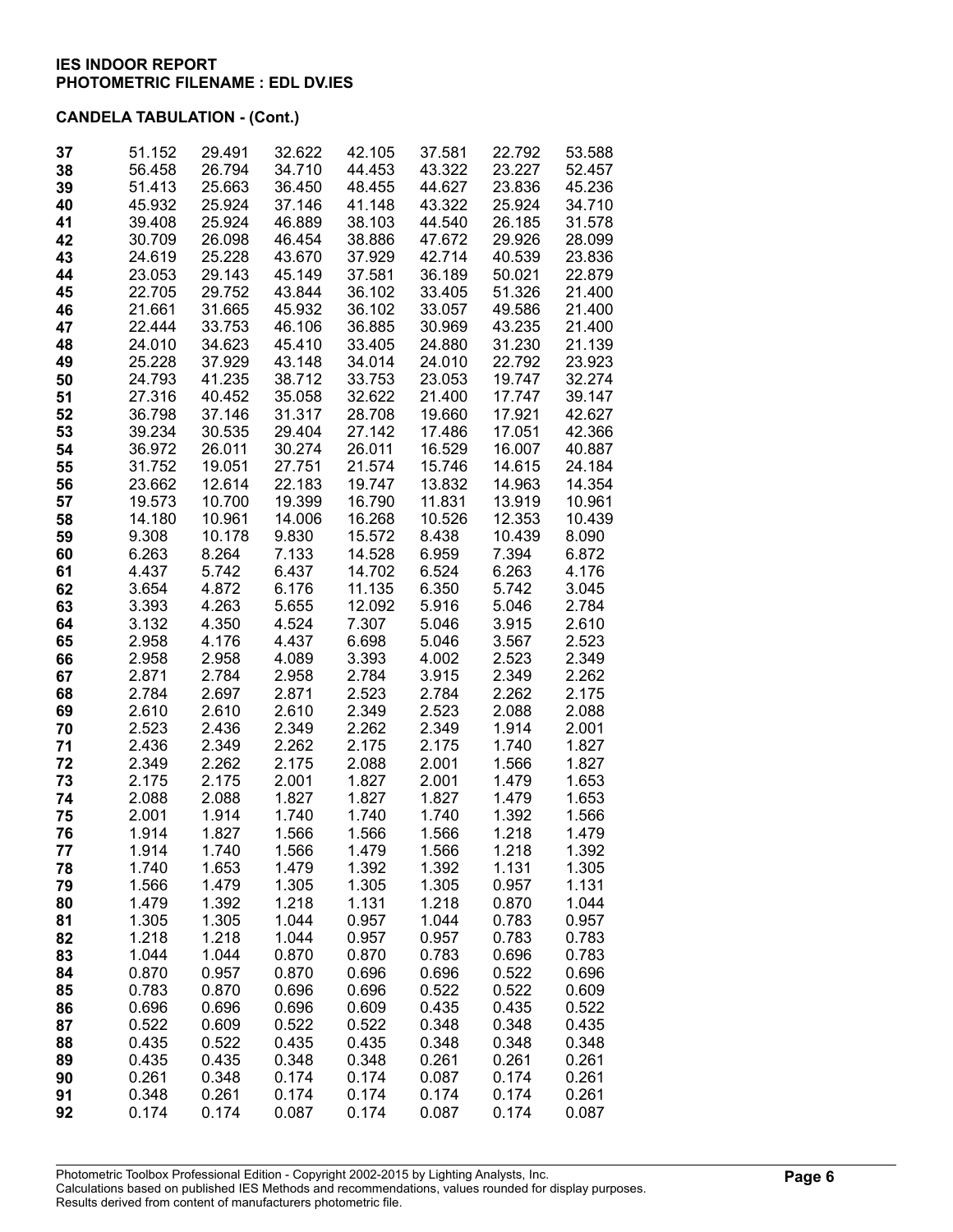| 93         | 0.087          | 0.174          | 0.000          | 0.087          | 0.000          | 0.087          | 0.087          |
|------------|----------------|----------------|----------------|----------------|----------------|----------------|----------------|
| 94         | 0.174          | 0.174          | 0.087          | 0.000          | 0.087          | 0.000          | 0.000          |
| 95         | 0.087          | 0.087          | 0.000          | 0.000          | 0.087          | 0.000          | 0.000          |
| 96         | 0.174          | 0.087          | 0.000          | 0.000          | 0.000          | 0.000          | 0.000          |
| 97         | 0.087          | 0.174          | 0.000          | 0.000          | 0.000          | 0.000          | 0.000          |
| 98         | 0.174          | 0.174          | 0.000          | 0.000          | 0.087          | 0.000          | 0.087          |
| 99         | 0.174          | 0.174          | 0.000          | 0.000          | 0.000          | 0.000          | 0.000          |
| 100        | 0.087          | 0.174          | 0.000          | 0.000          | 0.000          | 0.000          | 0.087          |
| 101        | 0.087          | 0.087          | 0.000          | 0.000          | 0.000          | 0.000          | 0.000          |
| 102        | 0.174          | 0.087          | 0.000          | 0.000          | 0.000          | 0.000          | 0.087          |
| 103        | 0.174          | 0.087          | 0.000          | 0.000          | 0.000          | 0.000          | 0.000          |
|            | 0.087          | 0.174          | 0.000          | 0.087          | 0.087          | 0.000          | 0.000          |
| 104<br>105 | 0.087          | 0.174          | 0.000          | 0.087          | 0.000          | 0.000          | 0.000          |
|            | 0.087          |                | 0.000          | 0.000          | 0.000          | 0.087          | 0.000          |
| 106        |                | 0.087<br>0.087 | 0.000          | 0.000          |                |                |                |
| 107        | 0.087          |                |                |                | 0.087          | 0.000          | 0.000          |
| 108        | 0.087          | 0.087          | 0.000          | 0.087          | 0.087          | 0.000          | 0.087          |
| 109        | 0.087          | 0.087          | 0.000          | 0.087          | 0.000          | 0.000          | 0.087          |
| 110        | 0.087          | 0.087          | 0.000          | 0.000          | 0.000          | 0.000          | 0.087          |
| 111        | 0.087          | 0.174          | 0.000          | 0.000          | 0.000          | 0.087          | 0.000          |
| 112        | 0.174          | 0.087          | 0.000          | 0.000          | 0.087          | 0.000          | 0.087          |
| 113        | 0.087          | 0.174          | 0.000          | 0.000          | 0.087          | 0.000          | 0.000          |
| 114        | 0.174          | 0.087          | 0.000          | 0.000          | 0.087          | 0.000          | 0.000          |
| 115        | 0.087          | 0.087          | 0.000          | 0.000          | 0.000          | 0.087          | 0.000          |
| 116        | 0.087          | 0.087          | 0.000          | 0.087          | 0.000          | 0.000          | 0.000          |
| 117        | 0.087          | 0.087          | 0.000          | 0.000          | 0.087          | 0.000          | 0.000          |
| 118        | 0.087          | 0.174          | 0.000          | 0.000          | 0.000          | 0.000          | 0.000          |
| 119        | 0.087          | 0.174          | 0.000          | 0.000          | 0.087          | 0.000          | 0.000          |
| 120        | 0.087          | 0.174          | 0.000          | 0.087          | 0.000          | 0.000          | 0.000          |
| 121        | 0.174          | 0.087          | 0.000          | 0.000          | 0.087          | 0.087          | 0.000          |
| 122        | 0.087          | 0.087          | 0.000          | 0.000          | 0.000          | 0.000          | 0.000          |
| 123        | 0.087          | 0.174          | 0.000          | 0.000          | 0.000          | 0.000          | 0.000          |
| 124        | 0.087          | 0.087          | 0.000<br>0.000 | 0.000          | 0.000          | 0.000          | 0.000          |
| 125<br>126 | 0.087<br>0.087 | 0.087<br>0.087 | 0.000          | 0.000<br>0.000 | 0.000<br>0.000 | 0.000<br>0.000 | 0.000<br>0.087 |
| 127        | 0.174          | 0.087          | 0.000          | 0.000          | 0.000          | 0.087          | 0.000          |
| 128        | 0.174          | 0.087          | 0.000          | 0.000          | 0.000          | 0.087          | 0.087          |
| 129        | 0.087          | 0.087          | 0.000          | 0.087          | 0.000          | 0.000          | 0.000          |
| 130        | 0.087          | 0.087          | 0.000          | 0.000          | 0.000          | 0.000          | 0.000          |
| 131        | 0.174          | 0.087          | 0.000          | 0.000          | 0.000          | 0.000          | 0.087          |
| 132        | 0.174          | 0.087          | 0.000          | 0.087          | 0.000          | 0.000          | 0.000          |
| 133        | 0.087          | 0.087          | 0.000          | 0.087          | 0.087          | 0.000          | 0.000          |
| 134        | 0.174          | 0.087          | 0.000          | 0.000          | 0.000          | 0.000          | 0.000          |
| 135        | 0.087          | 0.087          | 0.000          | 0.087          | 0.000          | 0.087          | 0.000          |
| 136        | 0.087          | 0.087          | 0.000          | 0.000          | 0.000          | 0.087          | 0.087          |
| 137        | 0.087          | 0.087          | 0.000          | 0.087          | 0.000          | 0.087          | 0.087          |
| 138        | 0.087          | 0.087          | 0.000          | 0.000          | 0.000          | 0.087          | 0.000          |
| 139        | 0.087          | 0.087          | 0.000          | 0.000          | 0.087          | 0.000          | 0.087          |
| 140        | 0.087          | 0.087          | 0.000          | 0.087          | 0.000          | 0.000          | 0.000          |
| 141        | 0.087          | 0.087          | 0.000          | 0.000          | 0.000          | 0.000          | 0.087          |
| 142        | 0.087          | 0.087          | 0.000          | 0.087          | 0.000          | 0.000          | 0.087          |
| 143        | 0.087          | 0.087          | 0.000          | 0.000          | 0.000          | 0.000          | 0.087          |
| 144        | 0.087          | 0.087          | 0.000          | 0.000          | 0.087          | 0.000          | 0.087          |
| 145        | 0.087          | 0.087          | 0.000          | 0.000          | 0.000          | 0.000          | 0.087          |
| 146        | 0.087          | 0.087          | 0.000          | 0.000          | 0.087          | 0.087          | 0.000          |
| 147        | 0.087          | 0.087          | 0.000          | 0.087          | 0.000          | 0.000          | 0.087          |
| 148        | 0.087          | 0.174          | 0.000          | 0.087          | 0.000          | 0.087          | 0.087          |
|            |                |                |                |                |                |                |                |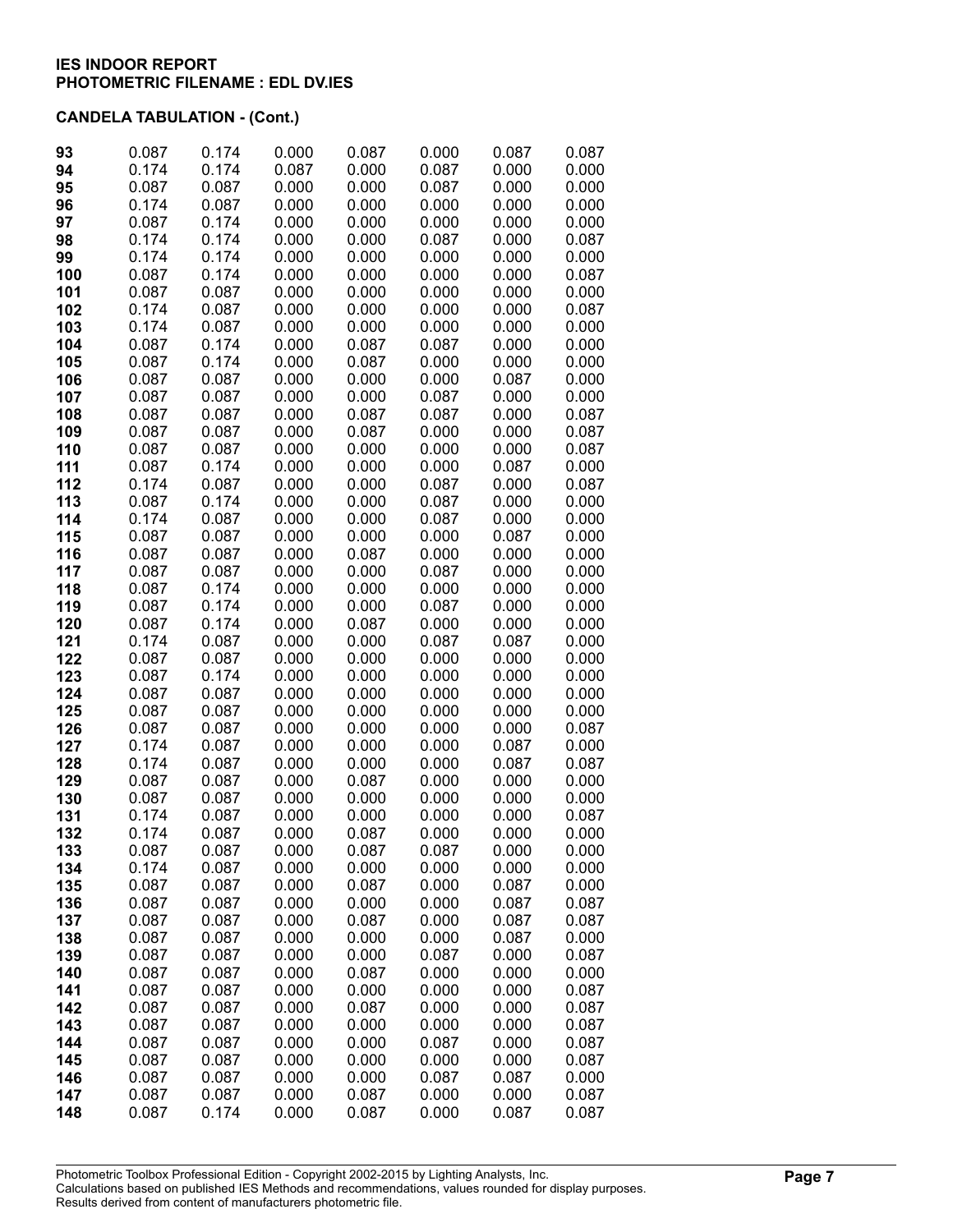| 149 | 0.087 | 0.087 | 0.000 | 0.087 | 0.000 | 0.000 | 0.000 |
|-----|-------|-------|-------|-------|-------|-------|-------|
| 150 | 0.087 | 0.087 | 0.000 | 0.087 | 0.087 | 0.087 | 0.087 |
| 151 | 0.087 | 0.087 | 0.000 | 0.087 | 0.000 | 0.087 | 0.087 |
| 152 | 0.087 | 0.087 | 0.000 | 0.087 | 0.087 | 0.087 | 0.087 |
| 153 | 0.087 | 0.087 | 0.000 | 0.000 | 0.000 | 0.087 | 0.087 |
| 154 | 0.087 | 0.174 | 0.000 | 0.000 | 0.000 | 0.000 | 0.000 |
| 155 | 0.087 | 0.087 | 0.000 | 0.087 | 0.087 | 0.087 | 0.087 |
| 156 | 0.087 | 0.087 | 0.000 | 0.000 | 0.000 | 0.000 | 0.087 |
| 157 | 0.087 | 0.000 | 0.000 | 0.087 | 0.087 | 0.000 | 0.087 |
| 158 | 0.087 | 0.087 | 0.000 | 0.087 | 0.087 | 0.087 | 0.087 |
| 159 | 0.174 | 0.087 | 0.000 | 0.087 | 0.087 | 0.000 | 0.087 |
| 160 | 0.087 | 0.087 | 0.000 | 0.087 | 0.000 | 0.087 | 0.087 |
| 161 | 0.087 | 0.087 | 0.000 | 0.000 | 0.087 | 0.087 | 0.087 |
| 162 | 0.087 | 0.087 | 0.000 | 0.087 | 0.000 | 0.000 | 0.087 |
| 163 | 0.087 | 0.087 | 0.000 | 0.087 | 0.087 | 0.087 | 0.087 |
| 164 | 0.087 | 0.087 | 0.000 | 0.000 | 0.087 | 0.087 | 0.087 |
| 165 | 0.087 | 0.087 | 0.000 | 0.000 | 0.087 | 0.087 | 0.087 |
| 166 | 0.000 | 0.087 | 0.000 | 0.087 | 0.087 | 0.087 | 0.087 |
| 167 | 0.087 | 0.174 | 0.000 | 0.087 | 0.087 | 0.087 | 0.087 |
| 168 | 0.087 | 0.087 | 0.000 | 0.000 | 0.087 | 0.087 | 0.087 |
| 169 | 0.087 | 0.174 | 0.000 | 0.087 | 0.087 | 0.087 | 0.087 |
| 170 | 0.174 | 0.087 | 0.000 | 0.087 | 0.087 | 0.087 | 0.000 |
| 171 | 0.087 | 0.087 | 0.000 | 0.087 | 0.174 | 0.087 | 0.000 |
| 172 | 0.087 | 0.087 | 0.000 | 0.000 | 0.087 | 0.087 | 0.000 |
| 173 | 0.087 | 0.087 | 0.000 | 0.000 | 0.087 | 0.087 | 0.087 |
| 174 | 0.087 | 0.087 | 0.087 | 0.087 | 0.087 | 0.087 | 0.087 |
| 175 | 0.087 | 0.087 | 0.000 | 0.087 | 0.000 | 0.087 | 0.174 |
| 176 | 0.174 | 0.000 | 0.000 | 0.087 | 0.000 | 0.087 | 0.087 |
| 177 | 0.087 | 0.087 | 0.000 | 0.087 | 0.000 | 0.087 | 0.087 |
| 178 | 0.087 | 0.087 | 0.087 | 0.087 | 0.087 | 0.087 | 0.087 |
| 179 | 0.087 | 0.087 | 0.087 | 0.087 | 0.087 | 0.087 | 0.087 |
| 180 | 0.076 | 0.076 | 0.076 | 0.076 | 0.076 | 0.076 | 0.076 |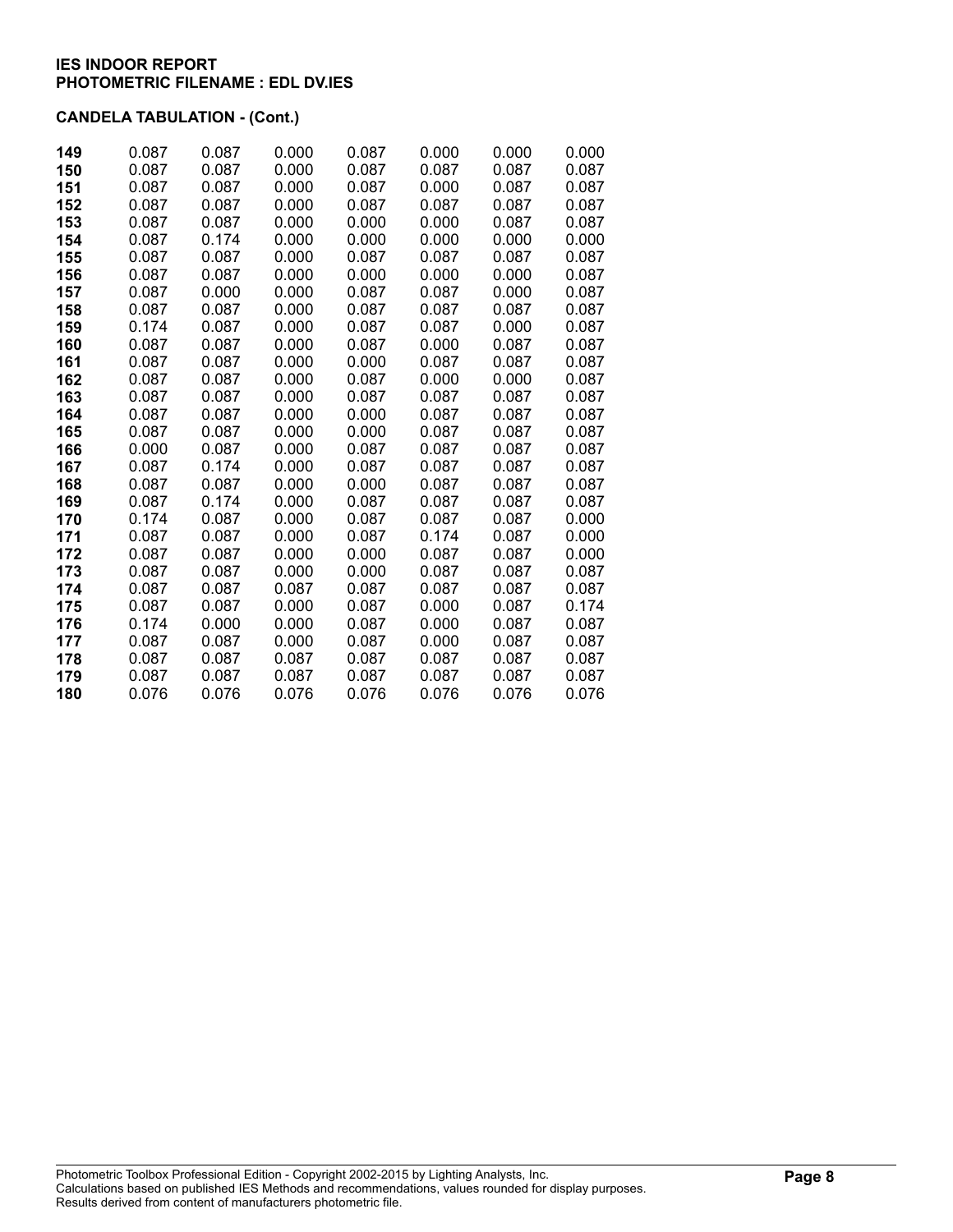### **ZONAL LUMEN SUMMARY**

| Zone      | Lumens | %Lamp | %Fixt  |
|-----------|--------|-------|--------|
| $0 - 20$  | 16.54  | N.A.  | 14.30  |
| $0 - 30$  | 36.78  | N.A.  | 31.80  |
| $0 - 40$  | 61.29  | N.A.  | 53.00  |
| $0 - 60$  | 107.84 | N.A.  | 93.20  |
| $0 - 80$  | 114.46 | N.A.  | 98.90  |
| $0 - 90$  | 115.31 | N.A.  | 99.60  |
| 10-90     | 111.15 | N.A.  | 96.00  |
| 20-40     | 44.75  | N.A.  | 38.70  |
| 20-50     | 71.49  | N.A.  | 61.80  |
| 40-70     | 51.20  | N.A.  | 44.20  |
| 60-80     | 6.62   | N.A.  | 5.70   |
| 70-80     | 1.98   | N.A.  | 1.70   |
| 80-90     | 0.85   | N.A.  | 0.70   |
| 90-110    | 0.19   | N.A.  | 0.20   |
| 90-120    | 0.25   | N.A.  | 0.20   |
| 90-130    | 0.30   | N.A.  | 0.30   |
| 90-150    | 0.38   | N.A.  | 0.30   |
| 90-180    | 0.44   | N.A.  | 0.40   |
| 110-180   | 0.25   | N.A.  | 0.20   |
| $0 - 180$ | 115.75 | N.A.  | 100.00 |

Total Luminaire Efficiency = N.A.%

#### **ZONAL LUMEN SUMMARY**

| Zone    | Lumens |
|---------|--------|
| 0-10    | 4.16   |
| 10-20   | 12.38  |
| 20-30   | 20.24  |
| 30-40   | 24.51  |
| 40-50   | 26.74  |
| 50-60   | 19.81  |
| 60-70   | 4.64   |
| 70-80   | 1.98   |
| 80-90   | 0.85   |
| 90-100  | 0.12   |
| 100-110 | 0.07   |
| 110-120 | 0.06   |
| 120-130 | 0.05   |
| 130-140 | 0.05   |
| 140-150 | 0.04   |
| 150-160 | 0.03   |
| 160-170 | 0.02   |
| 170-180 | 0.01   |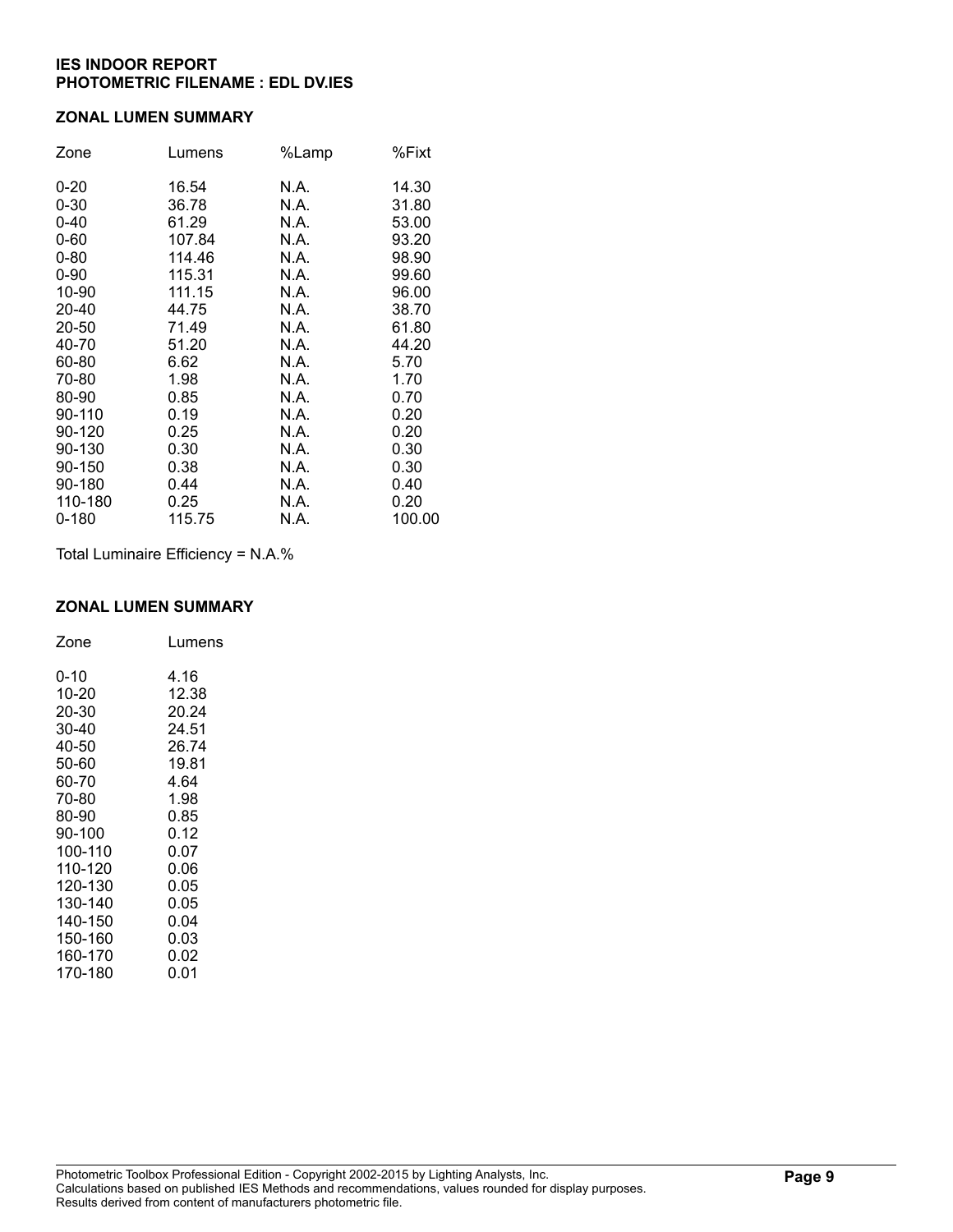### **COEFFICIENTS OF UTILIZATION - ZONAL CAVITY METHOD**

Effective Floor Cavity Reflectance 0.20

| <b>RC</b>    | 80              | 70              | 50           | 30           | 10            |          |
|--------------|-----------------|-----------------|--------------|--------------|---------------|----------|
| <b>RW</b>    | 70 50 30 10     | 70 50 30 10     | 50 30<br>-10 | 50 30<br>-10 | 50 30<br>- 10 | $\Omega$ |
| $\Omega$     | 119 119 119 119 | 116 116 116 116 | 111 111 111  | 106 106 106  | 101101101     | 99       |
| $\mathbf{1}$ | 110 107 103 100 | 108 104 101 98  | 10097 95     | 96 94 92     | 93 91 89      | 87       |
| 2            | 10295 89 84     | 99 93 88 83     | 90 85 81     | 86 83 79     | 83 80 78      | 76       |
| 3            | 94 85 78 72     | 92 83 77 71     | 80 75 70     | 78 73 69     | 75 71 68      | 66       |
| 4            | 86 76 68 62     | 84 74 67 62     | 72 66 61     | 70 64 60     | 68 63 59      | 57       |
| 5            | 80 68 60 54     | 78 67 59 54     | 65 58 53     | 63 57 52     | 61 56 52      | 50       |
| 6            | 74 62 53 47     | 72 61 53 47     | 59 52 47     | 57 51 46     | 56 50 46      | 44       |
| $7^{\circ}$  | 68 56 48 42     | 67 55 47 42     | 54 47 41     | 52 46 41     | 51 45 41      | 39       |
| 8            | 64 51 43 37     | 62 50 43 37     | 49 42 37     | 48 41 37     | 47 41 37      | 35       |
| 9            | 59 47 39 34     | 58 46 39 34     | 45 38 33     | 44 38 33     | 43 37 33      | 31       |
| 10           | 56 43 35 30     | 54 43 35 30     | 42 35 30     | 41 34 30     | 40 34 30      | 28       |